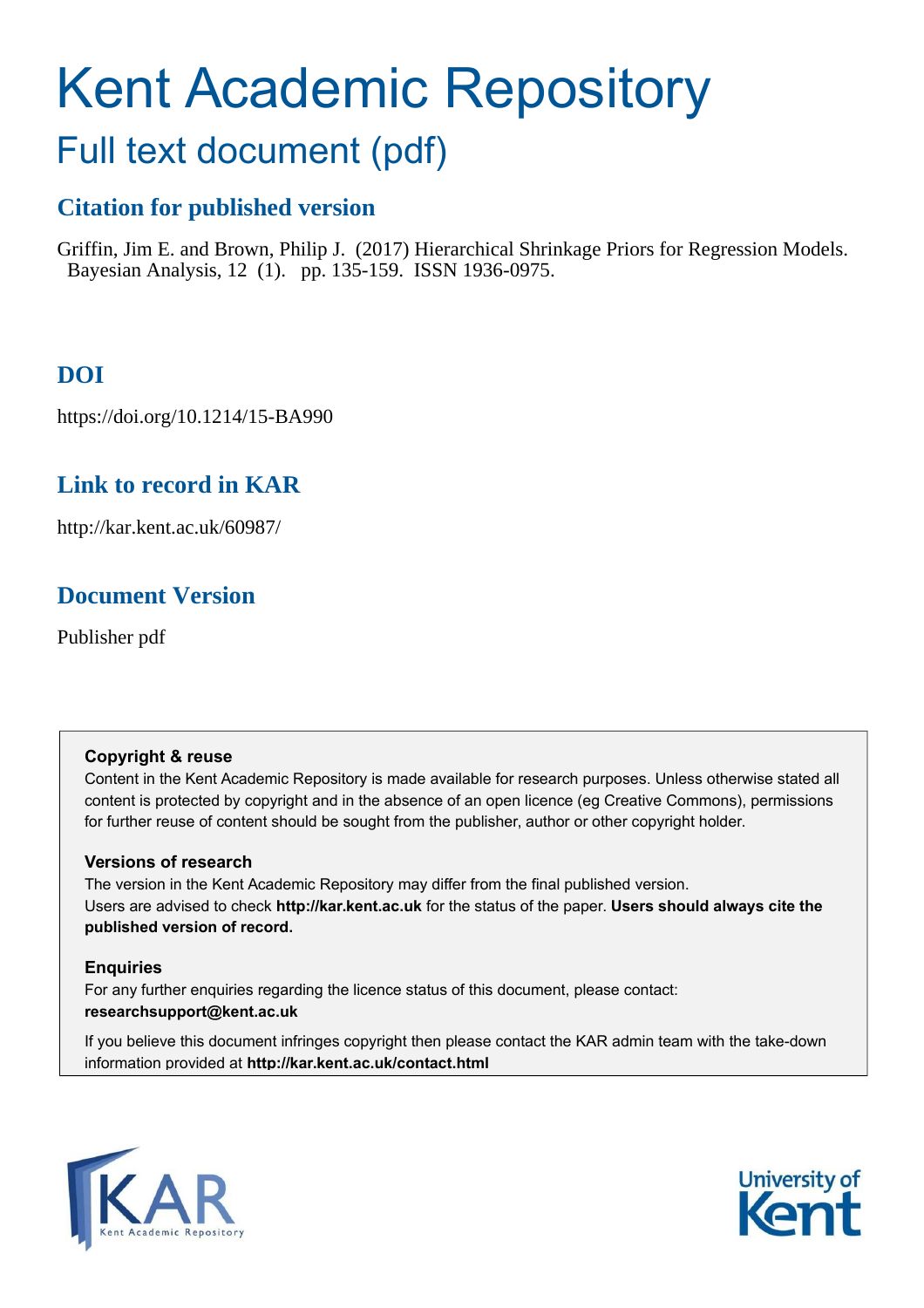# <span id="page-1-0"></span>Hierarchical Shrinkage Priors for Regression Models

Jim Griffin[∗](#page-0-0) and Phil Brown[†](#page-0-1)

Abstract. In some linear models, such as those with interactions, it is natural to include the relationship between the regression coefficients in the analysis. In this paper, we consider how robust hierarchical continuous prior distributions can be used to express dependence between the size but not the sign of the regression coefficients. For example, to include ideas of heredity in the analysis of linear models with interactions. We develop a simple method for controlling the shrinkage of regression effects to zero at different levels of the hierarchy by considering the behaviour of the continuous prior at zero. Applications to linear models with interactions and generalized additive models are used as illustrations.

Keywords: Bayesian regularization, interactions, structured priors, strong and weak heredity, generalized additive models, normal-gamma prior, normal-gamma-gamma prior, generalized beta mixture prior.

# 1 Introduction

Regression modelling is an important method of understanding the effect of predictor variables on a response. These effects can be hard to estimate and interpret if the predictor variables are highly correlated (the problem of collinearity) or there are many predictor variables. These problems are often addressed by variable selection or regularization which can lead to more interpretable models and better out-of-sample prediction. If the regression effects are considered related, it is natural to include this information in the variable selection or regularization to improve inference.

In a Bayesian framework, regression effects can be regularized using zero-mean scale mixtures of normals to give a wide class of priors for regression coefficients (see  $e.g.$ Polson and Scott, [2011\)](#page-23-0) in which the prior density can be expressed as

$$
\pi(\beta_i) = \int \mathcal{N}(0, \Psi_i) dG(\Psi_i)
$$

where G is a distribution function with density g (if it exists). Many priors fit into this class. "Two group" priors, as classified by Polson and Scott [\(2011](#page-23-0)), assume that G is a discrete mixing distribution with two possible values. This class includes the spike-and-slab prior (Mitchell and Beauchamp, [1988](#page-23-1)) where G has an atom at zero and the stochastic search variable selection prior (George and McCulloch, [1993](#page-22-0)) where G has atoms at two non-zero values. Alternatively, the class of "one group" priors assume

-c 2017 International Society for Bayesian Analysis DOI: [10.1214/15-BA990](http://dx.doi.org/10.1214/15-BA990)

<sup>∗</sup>School of Mathematics, Statistics and Actuarial Science, University of Kent, Canterbury, Kent CT2 7NF, [J.E.Griffin-28@kent.ac.uk](mailto:J.E.Griffin-28@kent.ac.uk)

<sup>†</sup>School of Mathematics, Statistics and Actuarial Science, University of Kent, Canterbury, Kent CT2 7NF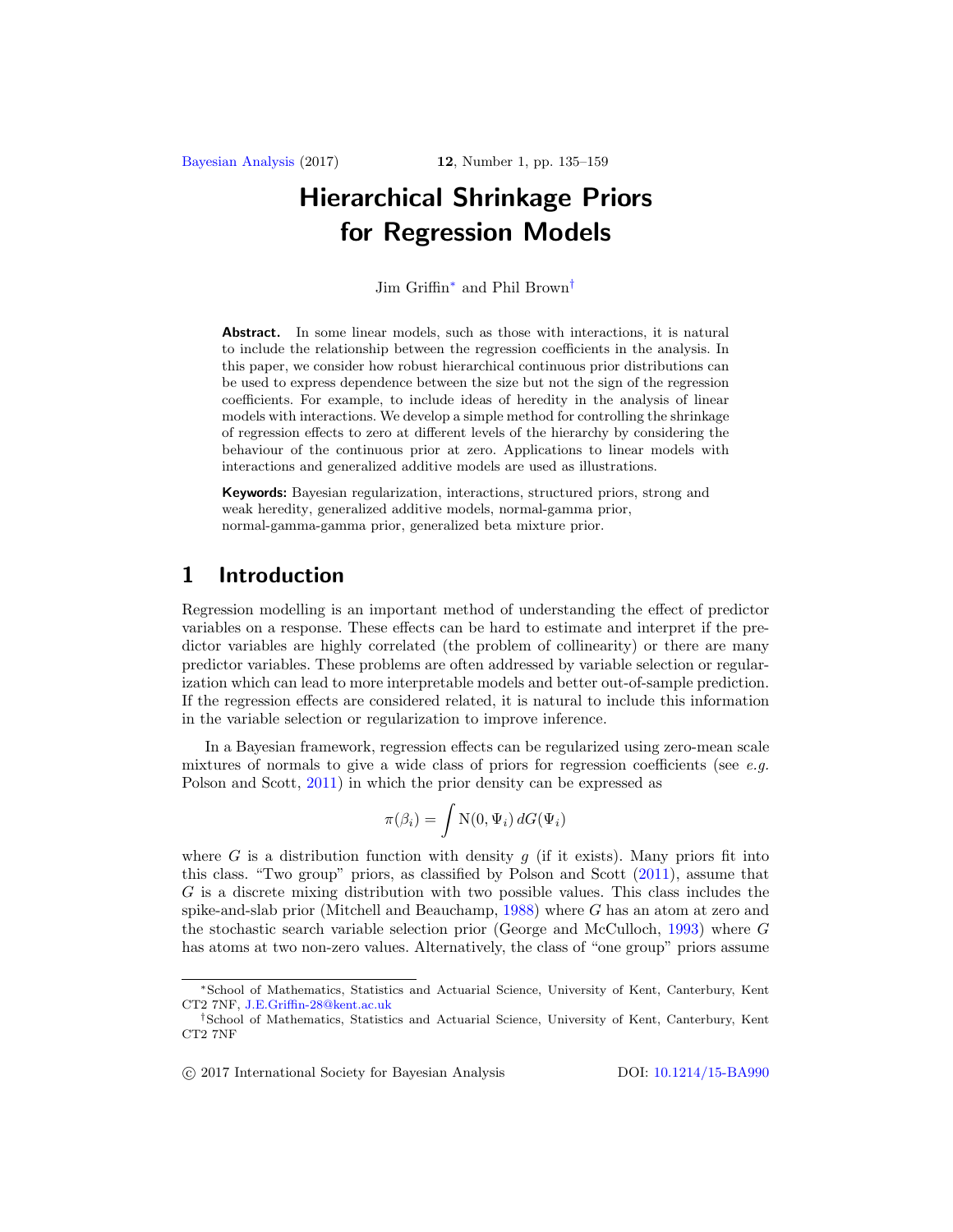<span id="page-2-3"></span>that G is absolutely continuous and encourage shrinkage of regression coefficients close to zero. Examples include the double exponential (Park and Casella, [2008](#page-23-2); Hans, [2009\)](#page-22-1) (leading to the Bayesian Lasso), the normal-gamma (Caron and Doucet, [2008;](#page-21-0) Griffin and Brown, [2010](#page-22-2)) the Bayesian elastic net (Hans, [2011](#page-22-3)), the horseshoe prior (Carvalho et al., [2010\)](#page-21-1), the normal-exponential-gamma (NEG) (Griffin and Brown, [2011](#page-22-4)), the generalized Beta mixtures (Armagan et al., [2011](#page-21-2)), the generalized t (Lee et al., [2012\)](#page-23-3) or double Pareto prior (Armagan et al., [2013](#page-21-3)) and the exponential power prior (Polson et al., [2013\)](#page-24-0).

<span id="page-2-0"></span>Priors for regression models often assume independence between the regression coefficients. This assumption is questionable if there are known or suspected relationships between the predictor variables. In linear models with interactions, one common classical heuristic (strong heredity) for variable selection is that a two-way interaction term can only be included if both main effects terms are included. Chipman [\(1996\)](#page-21-4) and Chipman et al. [\(1997\)](#page-22-5) use a spike-and-slab prior with strong heredity interpreted as a belief that the prior probability of inclusion of a two-way interaction coefficient is related to inclusion of the two associated main effects. Of course, other assumptions could be made but it is clear that it is often natural to assume a relationship between the usefulness of the interaction term and the usefulness of the main effects. More generally, a Bayesian version of the group Lasso (Yuan and Lin, [2006\)](#page-24-1) was developed by Kyung et al. [\(2010\)](#page-23-4) and Raman et al. [\(2009\)](#page-24-2). A different approach is taken by Griffin and Brown [\(2012\)](#page-22-6) who defined priors which allow correlation between the effects rather than dependence through the absolute effect sizes (as implied by the group Lasso). This idea has also been applied to unifying and robustifying ridge and g-priors for regression in Griffin and Brown [\(2013](#page-22-7)). Structured priors have also been proposed in biological application, e.g. Yi et al. [\(2007\)](#page-24-3), Stingo et al. [\(2011](#page-24-4)), Li and Zhang [\(2010\)](#page-23-5) and Rockova and Lesaffre [\(2014\)](#page-24-5). Hierarchical shrinkage priors have been also used in other areas such as factor models (Bhattacharya and Dunson, [2011\)](#page-21-5).

<span id="page-2-1"></span>In this paper, we concentrate on hierarchical priors for regression problems where relationships between the predictor variables can be assumed and regression coefficients can be arranged in levels. Regression coefficients in higher levels will usually add additional complexity to the model and so need to be, both, more aggressively shrunk to zero to avoid over-fitting and dependent on the importance of regression coefficients at lower levels. Specifically, we consider priors in which regression coefficients at one level depend on a subset of the effect sizes at lower levels. This is a fairly general structure which can include different grouping structures (see e.g. Yuan and Lin, [2006](#page-24-1); Jacob et al., [2009\)](#page-23-6) in a simple way, whilst also expressing much more complicated structures. The methodology gives a general and relatively simple way of controlling the shrinkage at different levels of the hierarchy.

Our methods are distinguished from earlier approaches to hierarchical structure through:

<span id="page-2-2"></span>(i) use of a continuous prior distribution (the one group problem) that does not attach an extra premium on regression coefficients being exactly zero as would arise from some implementations of spike-and-slab priors as in (Chipman, [1996\)](#page-21-4) and some citations above;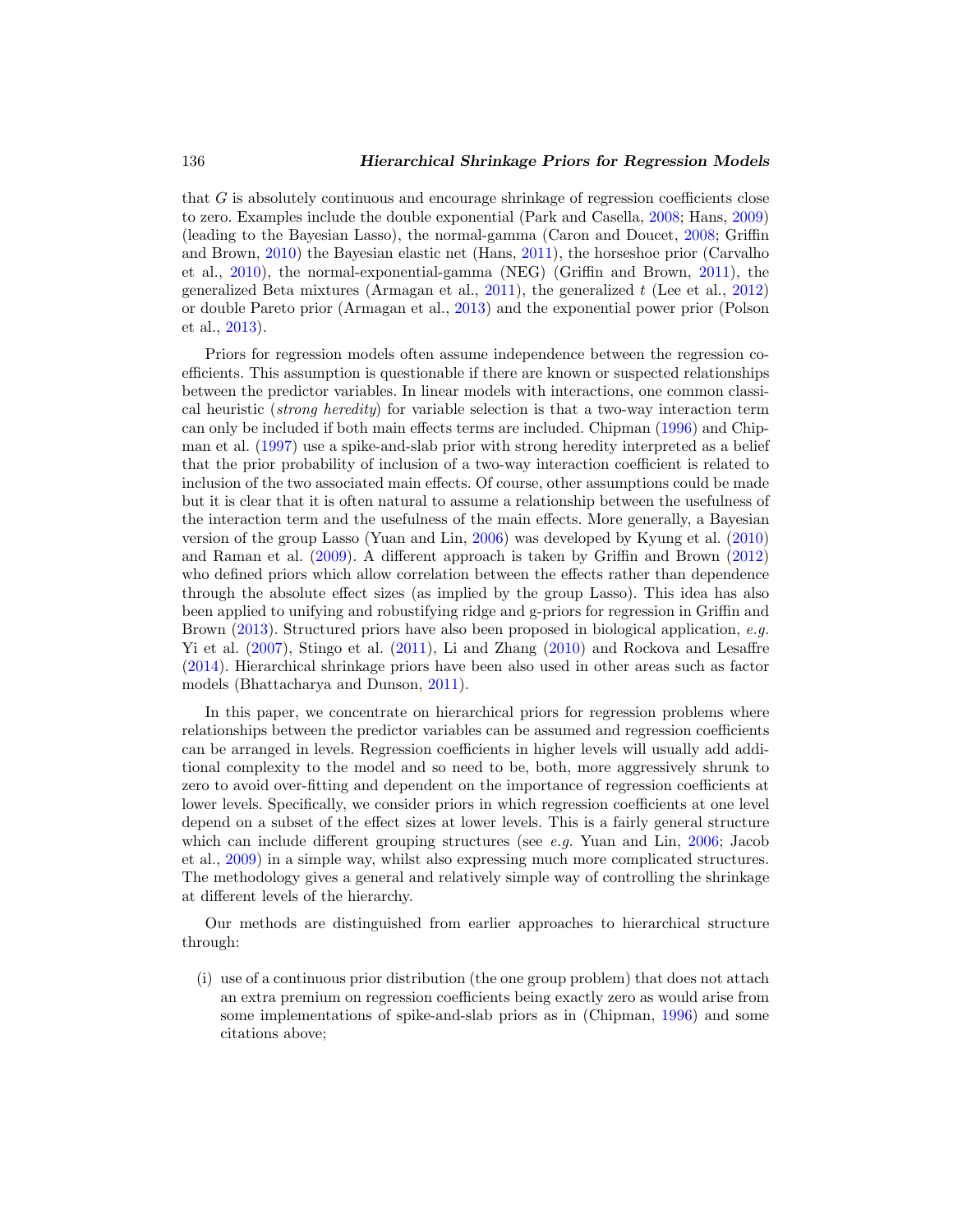- <span id="page-3-1"></span>(ii) use of Bayesian tools unlike Bien et al. [\(2013\)](#page-21-6) or Yuan et al. [\(2009\)](#page-24-6);
- (iii) use of flexible and possibly heavy tailed priors, unlike Chipman et al. [\(1997\)](#page-22-5) or Yi et al.  $(2007);$
- (iv) providing a simple method to control shrinkage at various levels of the hierarchy.

<span id="page-3-0"></span>The paper is organized as follows. Section [2](#page-2-0) explains the use of normal-gamma and normal gamma-gamma (or generalized beta mixture) priors. Section [3](#page-4-0) considers hierarchical priors for regression models and develops a simple way to understand the shrinkage at different levels. Section [4](#page-11-0) briefly describes computational strategies for inference in models using these priors. Section [5](#page-12-0) includes applications of hierarchical shrinkage priors to linear models with interactions, general additive models and general additive models with interactions. A discussion follows in Section [6.](#page-20-0) The Supplementary Material (Griffin and Brown, [2016\)](#page-22-8) contains, (A) a proposition which aids graphing through standardisation and (B) proofs of the theorems.

# 2 Continuous priors for sparse regression

The normal linear regression model for an  $(n \times 1)$ -dimensional vector of responses y and an  $(n \times p)$ -dimensional design matrix **X** is

$$
y = \alpha 1 + \mathbf{X}\beta + \epsilon \tag{1}
$$

where  $\epsilon \sim N(0, \sigma^2 I_n)$ , 1 is a  $(n \times 1)$ -dimensional vector of 1's,  $\alpha$  is an intercept and  $\beta$ is a  $(p \times 1)$ -dimensional vector of regression coefficients. We assume that the variables have been measured on comparable scales (or transformed to comparable scales). The prior is assumed to have the form  $p(\alpha, \sigma^2, \beta) \propto \sigma^{-2} p(\beta)$ , which is scale-invariant for  $\alpha$ and  $\sigma^2$ , and we will concentrate on the choice of  $p(\beta)$ .

A common prior for  $\beta$  assumes independence conditional on  $\Psi = (\Psi_1, \dots, \Psi_p)$  and

$$
\beta_j \sim \mathcal{N}(0, \Psi_j), \qquad j = 1, \dots, p. \tag{2}
$$

The parameter  $\Psi_j$  is the conditional variance of  $\beta_j$  and smaller values of  $\Psi_j$  imply that the prior favours smaller values of  $|\beta_j|$ . The value of  $\Psi_j$  can be seen as measuring the importance of the j-th variable with larger values of  $\Psi_i$  representing more importance.

In this paper, we will consider two specific priors. Firstly, the normal-gamma prior (Caron and Doucet, [2008;](#page-21-0) Griffin and Brown, [2010](#page-22-2)) has the form

$$
\beta_j \sim N(0, \Psi_j), \qquad \Psi_j \sim Ga(\lambda, \gamma).
$$

Here  $\lambda$  is a shape parameter and  $\gamma$  the rate parameter and the prior variance is  $V[\beta_j] = E(\Psi_j) = \frac{\lambda}{\gamma}$  with exponential tails. Secondly, for a heavier tailed alternative, the generalized beta mixture prior distribution (Armagan et al., [2011\)](#page-21-2) can be expressed as a hierarchical extension of the normal-gamma prior

$$
\beta_j \sim N(0, \Psi_j), \qquad \Psi_j \sim Ga(\lambda, \gamma_j), \qquad \gamma_j \sim Ga(c, d).
$$
\n(3)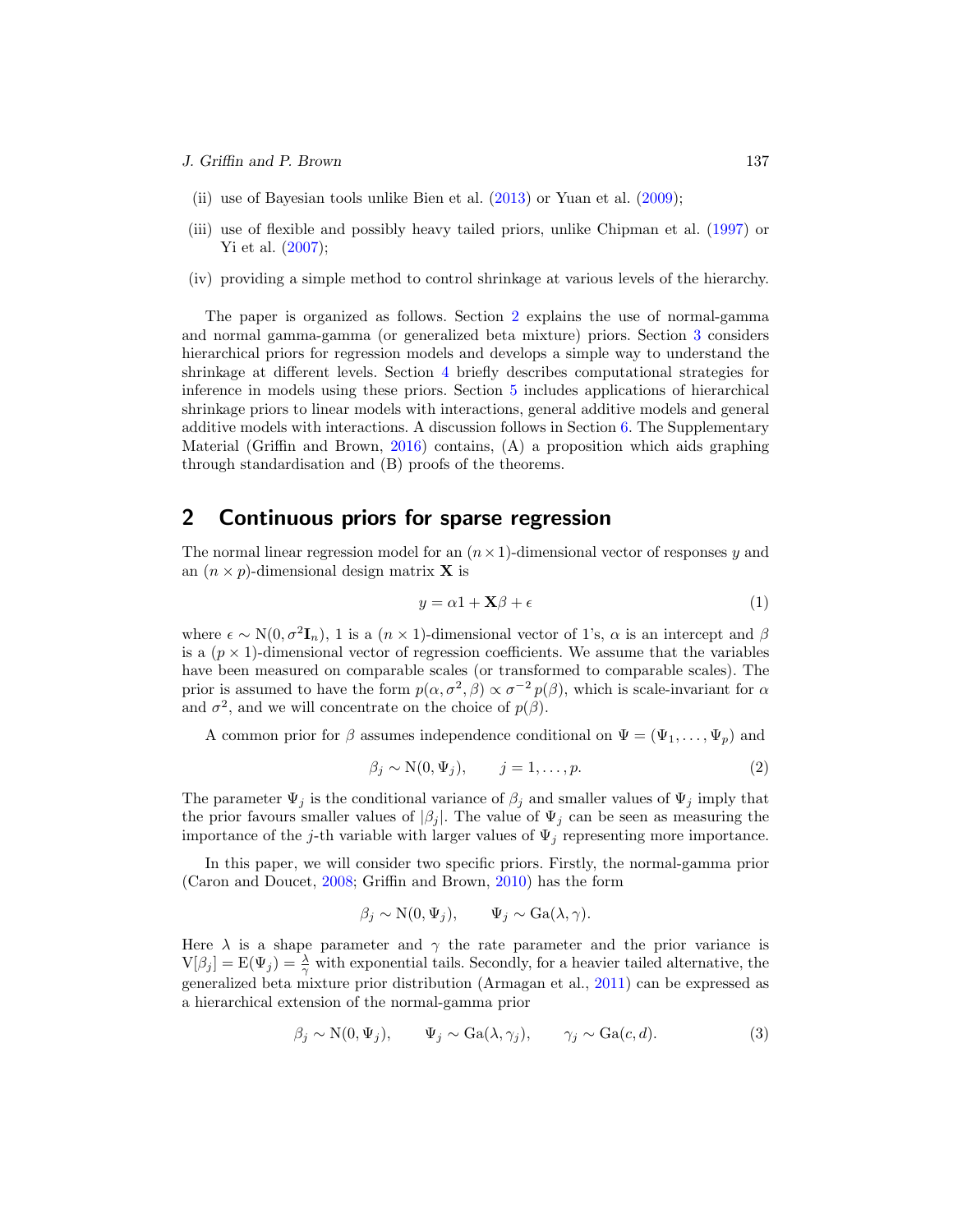.

<span id="page-4-5"></span>

<span id="page-4-1"></span><span id="page-4-0"></span>Figure 1: Shrinkage profiles for an NG prior with  $\lambda = 0.1$ , (solid line),  $\lambda = 1$  (dot-dashed line) and  $\lambda = 5$  (dashed line) with  $\gamma = 1/\text{SE}^2$ .

<span id="page-4-3"></span>and the prior variance is  $V[\beta_j] = \frac{\lambda d}{c-1}$  if  $c > 1$ . We will refer to this distribution as the normal-gamma-gamma  $(\lambda, c, d)$  prior distribution to emphasize the link to the normal-gamma distribution. The hyperparameters have simple interpretations: d is a scale parameter,  $\lambda$  controls the behaviour of the distribution close to zero and c controls the tail behaviour of the distribution. The marginal density of  $\beta_j$  is not available in closed form but the marginal distribution of  $\Psi_j$  is a gamma-gamma distribution which has the density

<span id="page-4-2"></span>
$$
g(\Psi_j) = \left(\frac{1}{d}\right)^{\lambda} \frac{\Gamma(\lambda + c)}{\Gamma(\lambda)\Gamma(c)} \Psi_j^{\lambda - 1} \left(1 + \frac{\Psi_j}{d}\right)^{-(\lambda + c)}
$$

This prior will be written  $\Psi_j \sim GG(\lambda, c, d)$ ; and corresponds to the inverted-beta-2 distribution of Raiffa and Schlaifer [\(1961,](#page-24-7) Section 7.4.2). The monotone transformation  $\Psi_j$  $\frac{\Psi_j}{\Psi_j+d}$  has a beta distribution with parameters  $\lambda$  and c implying that the median of  $\Psi_j$ is d if  $\lambda = c$ . This is a useful characterisation if  $c \leq 1$  and the mean does not exist. In particular, this is true for the horseshoe prior (Carvalho et al., [2010](#page-21-1)) which occurs if  $\lambda = c = 1/2$ . Several of the absolutely continuous priors for regression coefficients described in Section 1 can be written as special cases of the normal-gamma-gamma distribution including the NEG distribution which arises when  $\lambda = 1$  and the normalgamma distribution which arises if  $c/d = \mu$  as  $c \to \infty$ .

<span id="page-4-4"></span>Results for linear regression models which express the posterior expectation and variance in terms of the least squares estimate of  $\beta$  and the variance of its sampling distribution (for  $n>p$ ) have been derived by several authors including Griffin and Brown [\(2010](#page-22-2)) and Polson and Scott [\(2012\)](#page-24-8). We consider a linear regression model with one regressor and write  $E[\beta|\hat{\beta}] = (1 - S(t))\hat{\beta}$  where  $\hat{\beta}$  is the least squares estimate of  $\beta$ with standard error SE and  $S(t)$  is a function of the t-statistic,  $t = \hat{\beta}/SE$ . The function  $0 \leq S(t) \leq 1$  is referred to as the shrinkage profile since it measures the amount that the least squares estimate is shrunk to zero. We say that a regression coefficient is more aggressively shrunk to zero if  $S(t)$  is closer to one for small t.

Figure [1](#page-3-0) show shrinkage profiles for a normal-gamma prior with different values of  $\lambda$ . Smaller values of  $\lambda$  increasingly favour more aggressive shrinkage of small least squares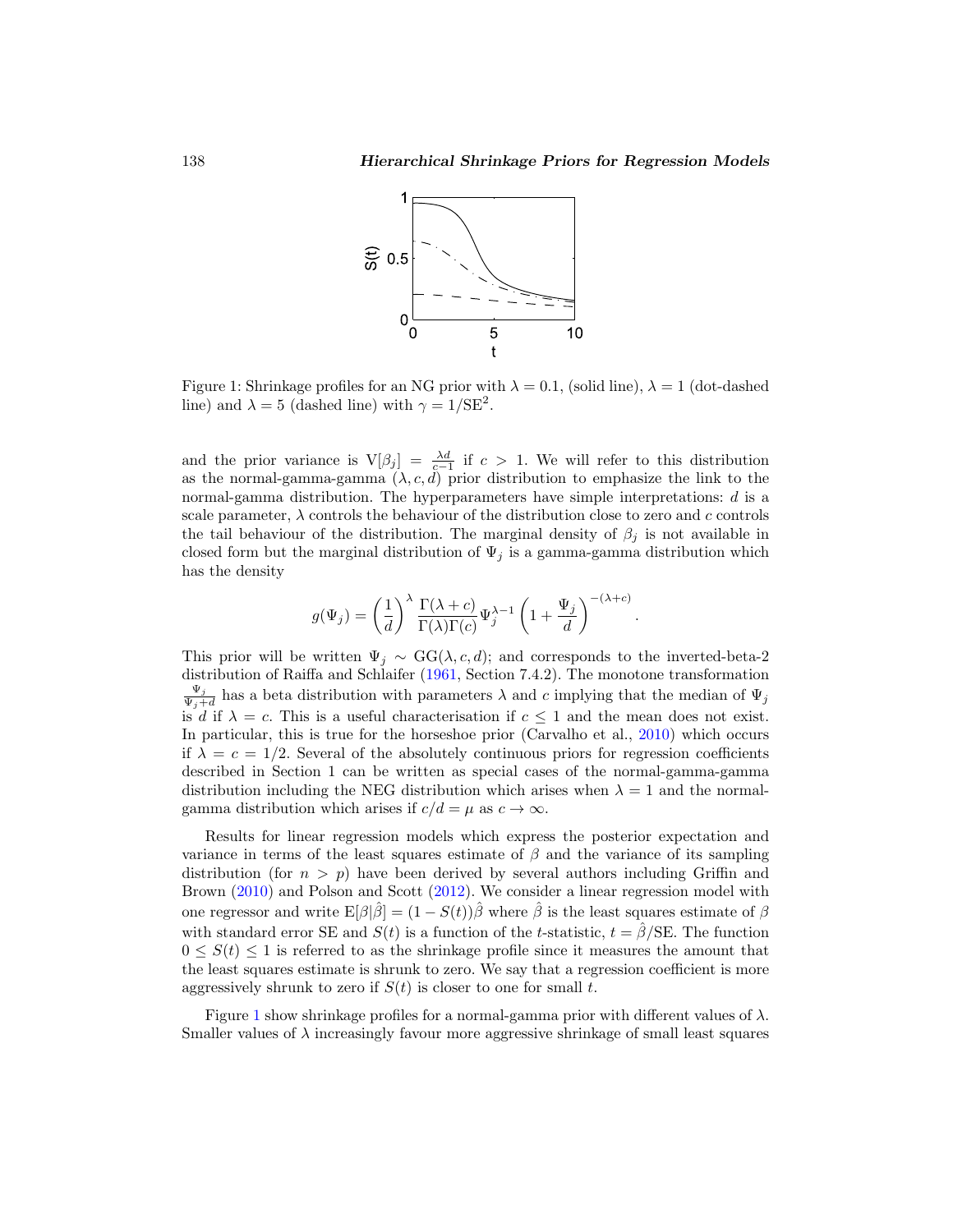<span id="page-5-0"></span>estimates. This is intuitively reasonable since this parameter controls the shape of the distribution of  $\Psi_i$  at small values. A normal-gamma-gamma prior will also give similar results. Consequently, we define an adaptive shrinkage parameter for a prior distribution in terms of the prior density of  $\Psi_i$  as  $\sup\{z|p(\Psi_i)=O(\Psi_i^{z-1})\}$  as  $\Psi_i\to 0\}$  where  $p(\Psi_i)$ is the prior density of  $\Psi_i$  which characterises the range of  $S(t)$ . This will be simply  $\lambda$ in the case of both the normal-gamma and normal-gamma-gamma prior distributions.

## 3 Hierarchical shrinkage priors

#### 3.1 Motivating examples

Before looking at shrinkage within a general hierarchical structure, it is useful to set the context by considering two statistical models: the linear models with interactions and the generalized additive model. These illustrate the need for priors which can express relationships between regression coefficients with different levels of adaptive shrinkage for some regression coefficients.

#### Linear models with interaction terms

Variable selection and regularization methods for linear models with interactions have received attention in the literature (Chipman, [1996](#page-21-4); Chipman et al., [1997](#page-22-5); Yuan et al., [2007\)](#page-24-9). The model assumes that response  $y_i$  which is observed with covariates  $X_{i1},\ldots,X_{ip}$ can be expressed as

$$
y_i = \alpha + \sum_{j=1}^p X_{ij} \beta_j + \sum_{j=1}^p \sum_{k=1}^{j-1} X_{ij} X_{ik} \delta_{jk} + \epsilon_i, \quad \text{for } i = 1, ..., n
$$
 (4)

where  $\epsilon_i \sim N(0, \sigma^2)$ . It is often considered natural to make the inclusion of an interaction contingent on the inclusion of main effects. Chipman et al. [\(1997](#page-22-5)) formalize this idea using two forms of the heredity principle. Strong heredity states that an interaction can only be included if both main effects are included. Weak heredity states that an interaction can be included if at least one main effects is included. The use of strong or weak heredity suggests beliefs which are inconsistent with an assumption of prior independence between the regression coefficients. It is also natural to assume that, a priori, the signs of the interactions are not related to the signs of the main effects with the coefficients of the interactions being shrunk more aggressively to zero than the coefficients of the main effects.

#### Generalized additive models

The generalized additive model (GAM) (Hastie and Tibshirani, [1993\)](#page-22-9) is a non-linear regression model which represents the mean of the response as a linear combination of potentially non-linear functions of each variable so that

$$
y_i = \sum_{j=1}^p f_j(X_{ij}) + \epsilon_i
$$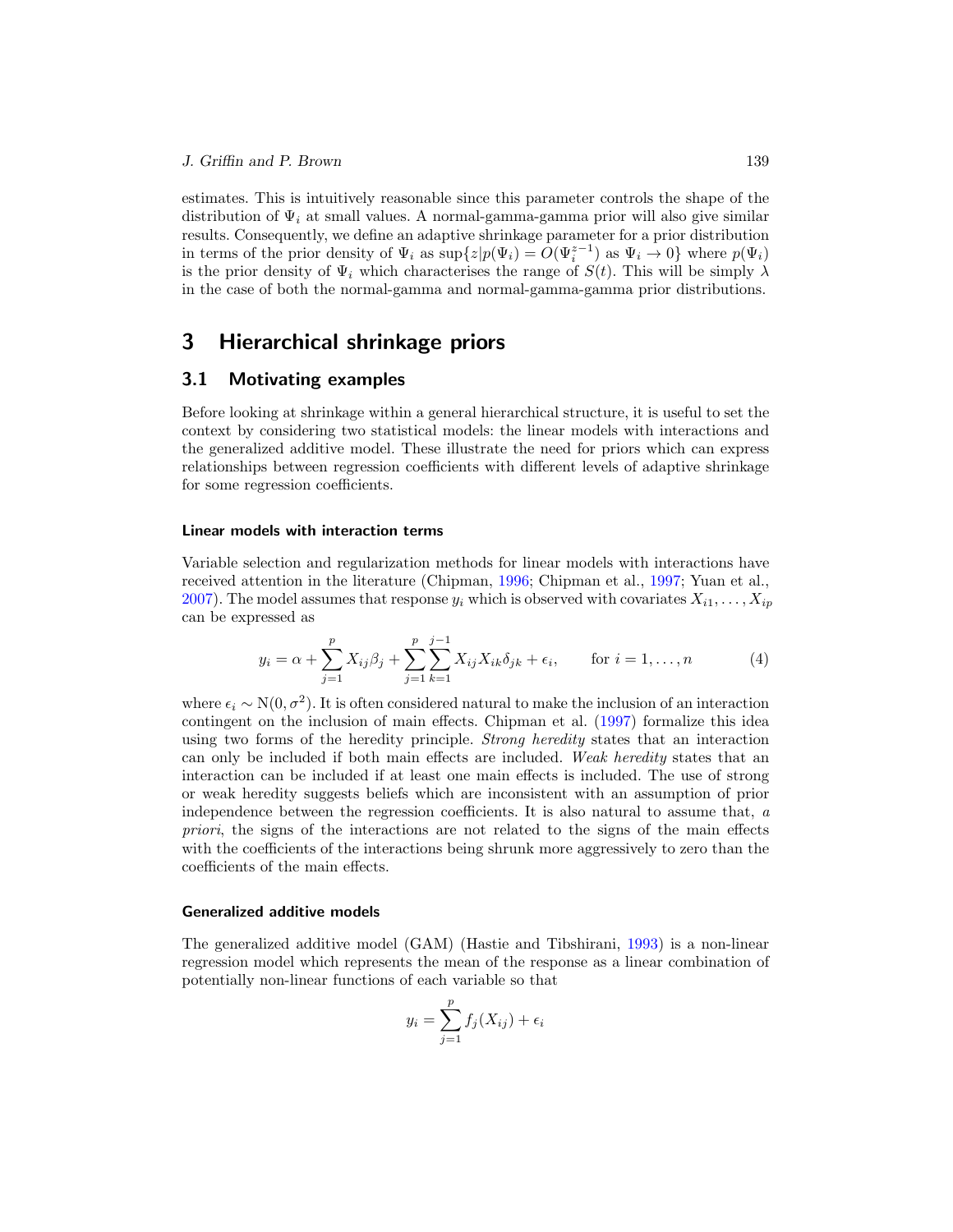<span id="page-6-2"></span><span id="page-6-0"></span>where  $\epsilon_i \sim N(0, \sigma^2)$  and  $f_j$  are function to be estimated from the data. Reviews of Bayesian analysis of these models are given by Kohn et al. [\(2001](#page-23-7)) and Denison et al. [\(2002\)](#page-22-10). A common approach assumes that each non-linear function can be represented as a linear combination of basis functions so that, e.g.,

$$
f_j(X_{ij}) = \theta_j X_{ij} + \sum_{k=1}^K \gamma_{jk} g(X_{ij}, \tau_{jk})
$$

where  $g(x, \tau_{j1}), \ldots, g(x, \tau_{jK})$  are a set of basis functions with knot points  $\tau_{j1}, \ldots, \tau_{jK}$ . This leads to a linear model for the responses

$$
y_i = \sum_{j=1}^p f_j(X_{ij}) + \epsilon_i = \sum_{j=1}^p \theta_j X_{ij} + \sum_{j=1}^p \sum_{k=1}^K \gamma_{jk} g(X_{ij}, \tau_{jk}) + \epsilon_i.
$$
 (5)

<span id="page-6-1"></span>The set of knot points is often chosen to be relatively large and many  $\gamma_{jk}$ 's are set to zero to avoid over-fitting. In a Bayesian framework, this is usually approached as a variable selection problem and so we effectively have  $p$  different variable selection problems (one for each variable). We will refer to this as selection at the basis level. There is also the more standard variable selection problem of choosing a subset of the variables which are useful for predicting the response. The effect of the j-th variable is removed from the model if  $\theta_j$  and  $\gamma_{j1},\ldots,\gamma_{jK}$  are all set to zero. We refer to this as selection at the *variable level.* In this model, prior independence between the coefficients for the  $j$ -th variable  $(\theta_i)$  and  $(\gamma_{i1},\ldots,\gamma_{iK})$  seems unreasonable and dependence in size (rather than the sign) of these coefficients will be reasonable in many problems. Typically, we would like different types of adaptive shrinkage at the basis level and the variable level which suggests a prior with at least two adaptive shrinkage parameters.

#### 3.2 General construction

The examples in Section [3.1](#page-4-1) illustrate the need for priors which allow dependence in the size of regression coefficients but not their sign with hyperparameters that control the level of adaptive shrinkage implied by the prior for different regression coefficients. Hierarchical priors are a simple and useful way to build such a prior distribution. We assume that the regression coefficients can be arranged in L levels and that  $\beta^{(l)}$  is the  $(p_l \times 1)$ -dimensional vector of regression coefficients in the *l*-th level. Intuitively, higher levels add additional flexibility (and complexity) to the model and so the inclusion of these regression coefficients would depend on regression coefficients at earlier levels. For example, the first level could refer to a linear regression with main effects only and higher levels add interactions of increasing order. The prior for the regression coefficients at a particular level are assumed to have the same adaptive shrinkage parameter a priori and typically become more aggressively shrunk to zero at higher levels. Our general prior, building on [\(2\)](#page-2-1), assumes that

$$
\beta_j^{(l)} \stackrel{ind.}{\sim} \mathcal{N}\left(0, \Psi_j^{(l)}\right), \qquad j = 1, \dots, p_l, \quad l = 1, \dots, L,
$$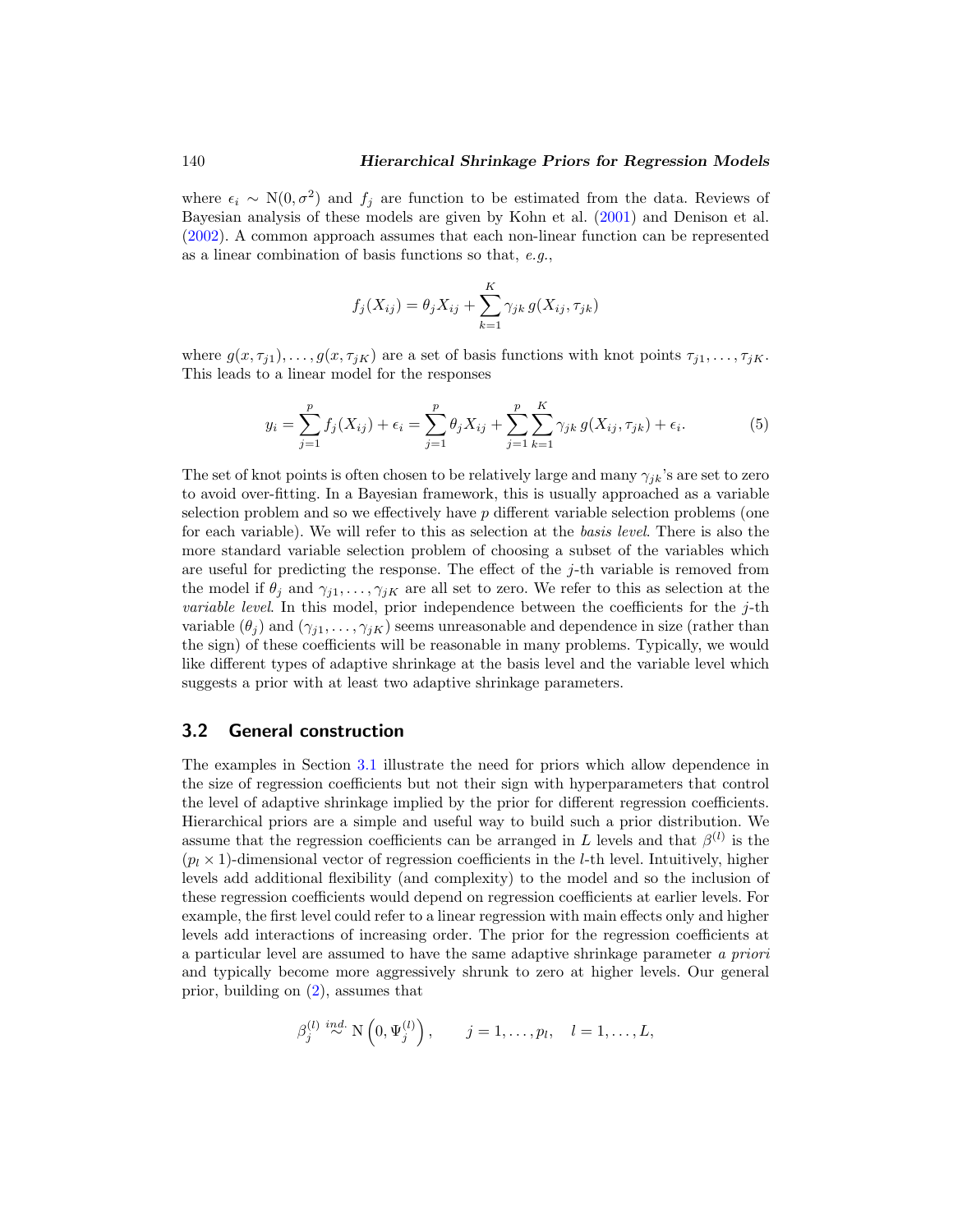J. Griffin and P. Brown 141

and

$$
\Psi_j^{(l)} = a_l \frac{f_l\left(\Psi^{(1)}, \dots, \Psi^{(l-1)}\right)}{\mathrm{E}[f_l\left(\Psi^{(1)}, \dots, \Psi^{(l-1)}\right)]} \eta_j^{(l)}, \qquad j = 1, \dots, p_l, \quad l = 1, \dots, L \tag{6}
$$

<span id="page-7-0"></span>where  $f_l$  is a function only taking non-negative values,  $\eta_1^{(l)}, \ldots, \eta_{p_l}^{(l)}$  are independent of  $\Psi^{(1)}, \ldots, \Psi^{(l-1)},$  with  $\eta_1^{(l)}, \ldots, \eta_{p_l}^{(l)}$  i.i.d.  $G_l$  where  $G_l$  is a distribution specific to the *l*-th level with  $E[\eta_j^{(l)}] = 1$  and  $a_l = E[\Psi_j^{(l)}] = V[\beta_j^{(l)}]$  is a level-specific scale parameter. The prior allows correlation between  $\Psi_i^{(l)}$  and  $\Psi_j^{(m)}$  but  $\beta_i^{(l)}$  and  $\beta_j^{(m)}$  are uncorrelated (although, they can be dependent). The function  $f_l$  controls the effects of  $\Psi^{(1)}, \ldots, \Psi^{(l-1)}$ on  $\Psi^{(l)}$  and will usually be a simple function whose expectation can be easily calculated, e.g. a combination of additions and multiplications. Products have the useful property of being small if one element in the product is small and sum have the useful property of being small if all elements in the sum are small. Other choices of  $f_l$ , such as minimum or maximum are possible, but calculation of the expectation could be difficult. The structure is quite general. For example, a Bayesian group lasso (Kyung et al., [2010;](#page-23-4) Raman et al., [2009\)](#page-24-2) arises from taking a single level, setting  $\Psi_i^{(1)} = \Psi_j^{(1)}$  if i and j are in the same group and choosing  $\eta_j^{(l)}$  to have a gamma distribution. The construction could be extended to a prior where the regression coefficients are correlated by assuming that β are dependent conditional on  $\Psi$  but this is not considered in this paper.

#### Example: Linear model with interaction terms

In our framework, we interpret *strong heredity* as a prior belief that  $\delta_{ik}$  in [\(4\)](#page-4-2) will be strongly shrunk to zero if either  $\beta_j$  or  $\beta_k$  are strongly shrunk to zero. We interpret weak heredity as a prior belief that  $\delta_{jk}$  will be strongly shrunk to zero if both  $\beta_j$  and  $\beta_k$  are strongly shrunk to zero. These prior beliefs can be represented using the prior in [\(6\)](#page-6-0) with  $L = 2$ . The first level contains the main effects and has  $p_1 = p$  terms listed as  $\beta_1,\ldots,\beta_p$ . The second level contains the interactions and has  $p_2 = p(p-1)/2$  terms listed as  $\delta_{ik}$  for  $k = 1, \ldots, j - 1, j = 1, \ldots, p$ .

In the case of strong heredity, we use the prior

$$
\beta_j \sim \mathcal{N}\left(0, a_1 \eta_j^{(1)}\right)
$$
 and  $\delta_{jk} \sim \mathcal{N}\left(0, a_2 \eta_{jk}^{(2)} \eta_j^{(1)} \eta_k^{(1)}\right)$ .

The prior variance of  $\delta_{jk}$  is small if at least one of  $\eta_j^{(1)}$ ,  $\eta_k^{(1)}$  $\binom{1}{k}$  or  $\eta_{jk}^{(2)}$  is small. Therefore, an interaction term  $\delta_{jk}$  will tend to be small (since its variance is small) if either  $\eta_{jk}^{(2)}$  is small or if at least one of  $\beta_j$  or  $\beta_k$  are small (which suggests that at least one of  $\eta_j^{(1)}$  or  $\eta_k^{(1)}$  $\binom{1}{k}$  is small). In the case of weak heredity, we use the prior

$$
\beta_j \sim \mathcal{N}\left(0, a_1 \eta_j^{(1)}\right)
$$
 and  $\delta_{jk} \sim \mathcal{N}\left(0, a_2 \eta_{jk}^{(2)} \frac{1}{2}\left(\eta_j^{(1)} + \eta_k^{(1)}\right)\right)$ .

The prior variance of  $\delta_{jk}$  is small if  $\eta_{jk}^{(2)}$  is small or *both*  $\eta_j^{(1)}$  and  $\eta_k^{(1)}$  $k^{(1)}$  are small. Therefore, the interaction terms will tend to be small if  $\eta_{jk}^{(2)}$  is small or if both  $\beta_j$  and  $\beta_k$  are small (using similar reasoning to the strong heredity case).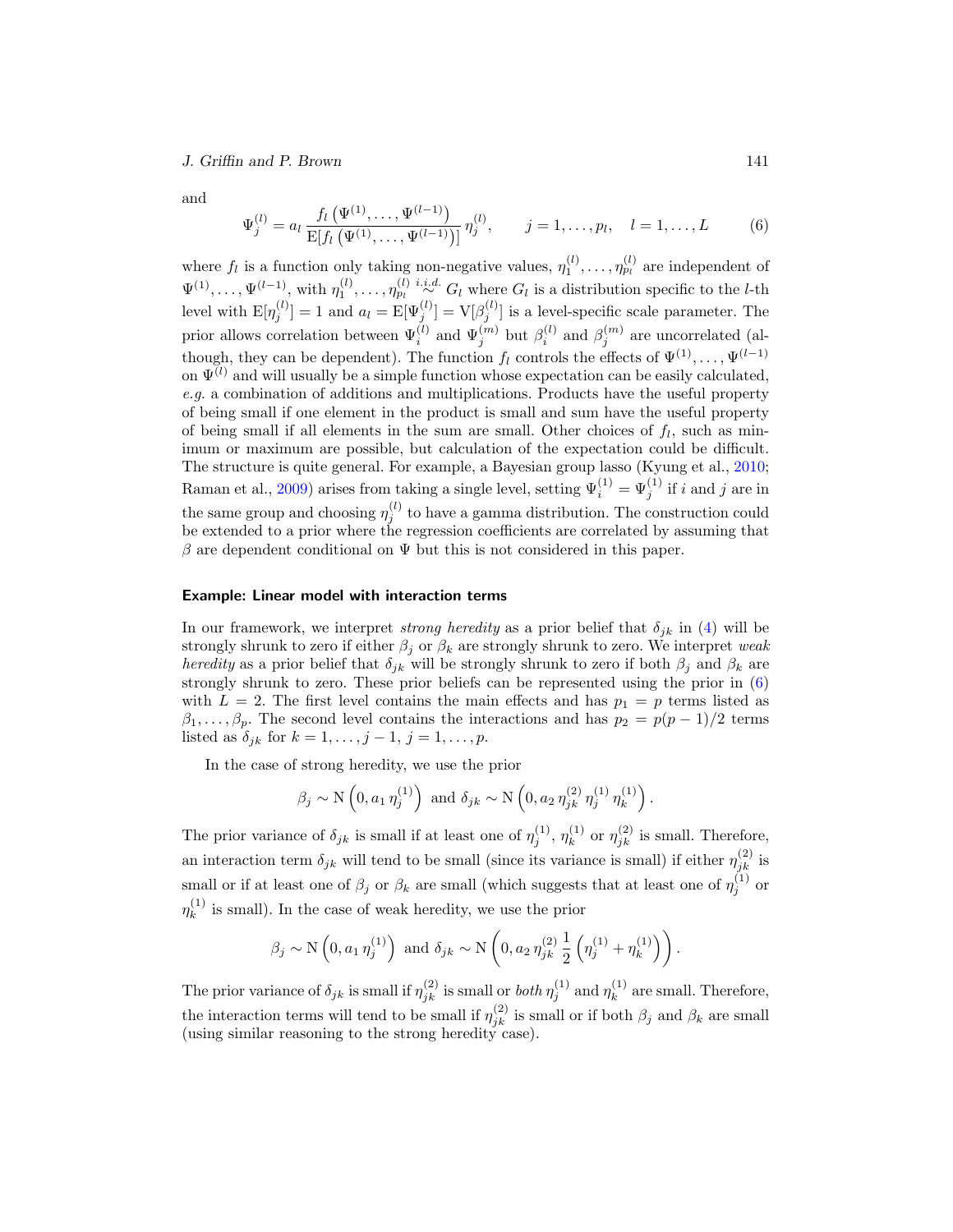<span id="page-8-0"></span>

Figure 2: Shrinkage profiles for the model with the ShIS and ScIS priors with  $\lambda_1 = 10\lambda_2$ . The shrinkage profile are for:  $\beta^{(2)}$  with the ShIS prior (solid line),  $\beta^{(2)}$  with the ScIS prior (dashed line), and  $\beta^{(2)}$  with the one-stage prior (dot-dashed line) with  $d = 1/\text{SE}^2$ .

#### 3.3 Comparative shrinkage propagation

The hierarchical prior induces a marginal posterior distribution of the regression coefficients at each level. Clearly, smaller values of scale  $a_l$  will tend to lead to more shrinkage of the marginal posterior mean of  $\beta_j^{(l)}$ . However, the influence of  $G_l$  is less clear. We will concentrate on the shape of the shrinkage profiles for the marginal posterior mean of  $\beta_j^{(l)}$  and investigate its dependence on  $G_1, \ldots, G_l$ . This will provide a rationale for choosing  $a_l$  and  $G_l$  to give particular shrinkage profiles.

As an illustration, we consider a two level prior with one regression coefficient at each level where  $f_l$  is a product. It is assumed that  $V[\beta^{(1)}] = \lambda_1 d$  and  $V[\beta^{(2)}] = \lambda_2 d$ (where  $\lambda_2 \leq \lambda_1$  to induce the same or greater shrinkage at the second level),  $G_1$  is a  $Ga(\lambda_1, \lambda_1)$  distribution. To illustrate the importance of the choice of  $G_2$ , we consider two choices:  $G_2$  is the same distribution as  $G_1$ , which we refer to as a scale-induced shrinkage (ScIS) prior, or,  $G_2$  is a  $Ga(\lambda_2, \lambda_2)$  distribution, which we refer to as a shape*induced shrinkage* (ShIS) prior. The shrinkage profile for  $\beta^{(1)}$  depends only on  $G_1$  and will be the same for both prior. However, the shrinkage profile of  $\beta^{(2)}$  will differ. The marginal priors for  $\beta^{(2)}$  have the forms

$$
\beta_j^{(2)} \sim \mathcal{N}\left(0, \lambda_2 d \Psi \right), \qquad \Psi \sim \text{Ga}(\lambda_1, \lambda_1/\eta_j^{(1)}), \qquad \eta_j^{(1)} \sim \text{Ga}(\lambda_1, \lambda_1)
$$

with the ScIS prior and

$$
\beta_j^{(2)} \sim \mathcal{N}(0, \lambda_2 d \Psi), \qquad \Psi \sim \text{Ga}(\lambda_2, \lambda_2/\eta_j^{(1)}), \qquad \eta_j^{(1)} \sim \text{Ga}(\lambda_1, \lambda_1)
$$

with the ShIS prior. For comparison, we consider the one-level prior

$$
\beta_j^{(2)} \sim \mathcal{N}(0, \lambda_2 d \Psi), \qquad \Psi \sim \text{Ga}(\lambda_2, \lambda_2)
$$

which has the same prior variance for  $\beta^{(2)}$  as both priors and the same adaptive shrinkage parameter as the ScIS prior.

Figure [2](#page-7-0) shows the shrinkage profile for both the ShIS and ScIS priors. The ShIS prior, leads to more adaptive shrinkage than the ScIS prior, that is more shrinkage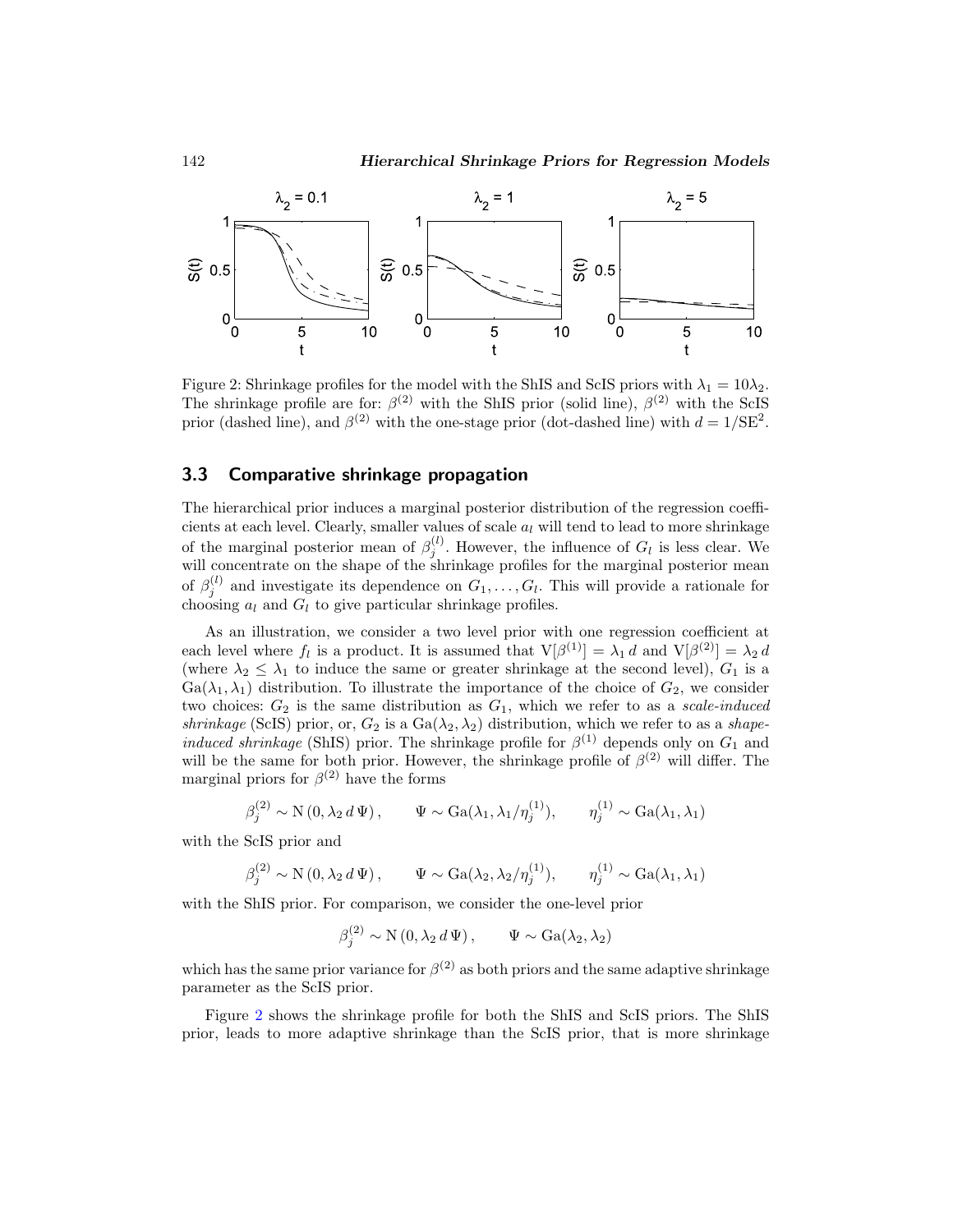for small coefficients and less shrinkage for larger coefficients. This effect is more pronounced when  $\lambda_2$  is small (which indicates greater adaptive shrinkage). The shape of the shrinkage profiles for  $\beta^{(2)}$  with the ScIS prior more closely resembles the shrinkage profiles for  $\beta^{(2)}$  for the one-level prior. This suggests the form of  $G_1, \ldots, G_L$  as well as the scale parameters  $a_1, \ldots, a_L$  play an important role in determining the shrinkage profile for the marginal posterior mean of the regression coefficients. In particular, the adaptive shrinkage parameter for the conditional distribution of  $\beta^{(2)}$  gives a good guide to the type of adaptive shrinkage for the marginal posterior mean of  $\beta^{(2)}$ . We will only consider ScIS-type prior in the rest of this paper.

<span id="page-9-0"></span>The following results express the adaptive shrinkage parameters for the marginal posterior mean in hierarchical priors where  $f_l$  is a product or sum in terms of the adaptive shrinkage parameter for the conditional distributions. We also consider the usefulness of this concept for characterising the shrinkage profile. The scale parameter  $a_l$  is assumed to be  $a_l = s_l d$  where  $s_l$  is the adaptive shrinkage parameter of  $G_l$  and d is a global scale parameter. It follows that  $E[\Psi_j^{(l)}] = s_l d$  which mimics the normal-gamma prior distribution where the adaptive shrinkage parameter and d are the shape and scale parameters of the gamma distributions respectively.

We first consider the case where the underlying random variables are gamma distributed, in which case the adaptive shrinkage parameter is given by the shape parameter of the gamma distribution.

**Theorem 1** (Gamma case). Suppose that  $\eta_i \sim Ga(\lambda_i, 1)$  for  $i = 1, 2, ..., K$  then

- 1. the adaptive shrinkage parameter of  $\Psi$  is  $\min\{\lambda_i\}$  if  $\Psi = \prod_{i=1}^K \eta_i$ .
- 2. the adaptive shrinkage parameter of  $\Psi$  is  $\sum_{i=1}^{K} \lambda_i$  if  $\Psi = \sum_{i=1}^{K} \eta_i$ .

An interesting special case occur when there are two levels and  $f_2(\Psi_j^{(1)}) = \Psi_j^{(1)}$  so that  $\Psi_j^{(2)} = \eta_j^{(1)} \eta_j^{(2)}$  for which the density has the analytic expression,

$$
g(\Psi)=\frac{2}{\Gamma(\lambda_1)\Gamma(\lambda_2)}\Psi^{(\lambda_1+\lambda_2)/2-1}K_{|\lambda_1-\lambda_2|}(2\sqrt{\Psi})
$$

where  $K_{\nu}(\cdot)$  is the modified Bessel function of the third kind (Abramowitz and Stegun, [1964,](#page-21-7) p. 374). The distribution is referred to as the  $K$ -distribution (Jakeman and Pusey, [1978\)](#page-23-8) in several areas of physics. Using a small value approximation (Abramowitz and Stegun, [1964](#page-21-7), Eq. 9.6.9), this density at a value of  $\Psi$  near zero is approximately proportional to

$$
\frac{\Gamma(|\lambda_1-\lambda_2|)}{\Gamma(\lambda_1)\Gamma(\lambda_2)}\Psi^{\min\{\lambda_1,\lambda_2\}-1},
$$

and the adaptive shrinkage parameter is  $\min\{\lambda_1, \lambda_2\}$  which agrees with Theorem 1.

Theorem 1 can be extended to the case where the underlying random variables are gamma-gamma distributed as defined in [\(3\)](#page-2-2):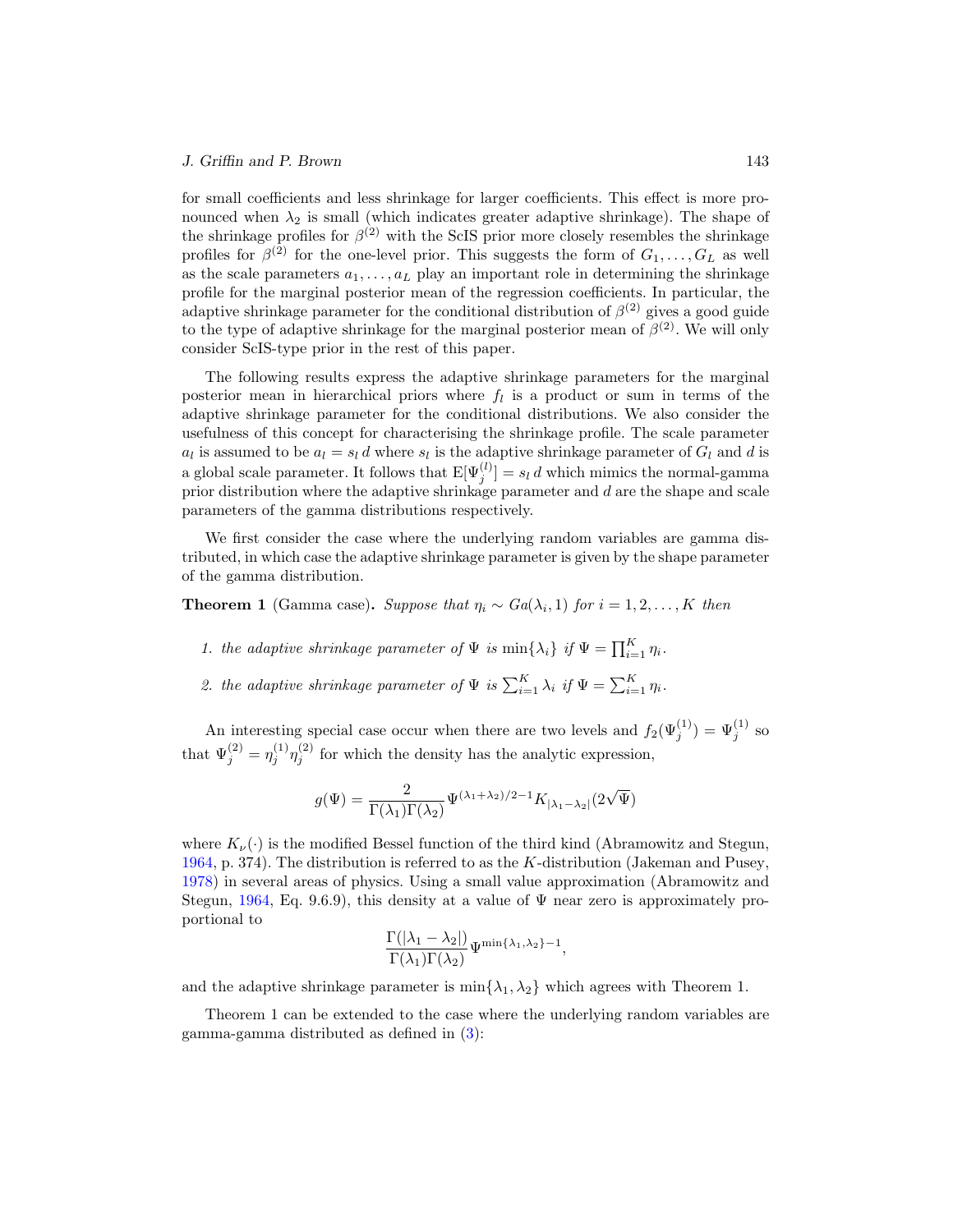

Figure 3: Shrinkage profiles for various choices of products of two normal-gamma prior distributions with:  $\lambda_1 = \lambda_2$  (solid line),  $\lambda_1 = 5\lambda_2$  (dashed line),  $\lambda_1 = 10\lambda_2$  (dot-dashed line) with  $d = 1/\text{SE}^2$  compared to a normal-gamma $(\lambda_1, d)$  with shape  $\lambda_1$  (dotted line) with  $d = 1/\text{SE}^2$ .

**Theorem 2** (Gamma-gamma case). Suppose that  $\eta_i \sim GG(\lambda_i, c_i, 1)$  for  $i = 1, 2, ..., K$ then

- <span id="page-10-0"></span>1. the adaptive shrinkage parameter of  $\Psi$  is  $\min\{\lambda_i\}$  if  $\Psi = \prod_{i=1}^K \eta_i$ .
- 2. the adaptive shrinkage parameter of  $\Psi$  is  $\sum_{i=1}^{K} \lambda_i$  if  $\Psi = \sum_{i=1}^{K} \eta_i$ .

Therefore, the shape close to zero of the products of either a normal-gamma or normal-gamma-gamma distribution is controlled by the shape parameters  $\lambda_1, \ldots, \lambda_K$ rather than the other characteristics of the priors. Proofs of these theorems are in supplementary Appendix B.

Theorems 1 and 2 give expressions for adaptive shrinkage parameter, which is the shape close to zero of the density, of a product or sum of gamma or gamma-gamma distributed random variables. We now assess the ability of the adaptive shrinkage parameter to characterise the shrinkage profile for a hierarchical prior. Figure [3](#page-9-0) shows the shrinkage profiles of  $\beta_j^{(2)}$  when  $L=2$  and  $G_1$  and  $G_2$  are both gamma distributions. The marginal prior for  $\beta_j^{(2)}$  is

$$
\beta_j^{(2)} \sim \mathcal{N}(0, \lambda_2 d \Psi), \qquad \Psi \sim \text{Ga}(\lambda_2, \lambda_2/\eta_j^{(1)}), \qquad \eta_j^{(1)} \sim \text{Ga}(\lambda_1, \lambda_1)
$$

where  $d = 1/\text{SE}^2$  and SE is standard error of the least squares estimate of  $\beta_j^{(2)}$ . For comparison, we consider the one-level prior

$$
\beta_j^{(2)} \sim \mathcal{N}(0, \lambda_2 d \Psi), \qquad \Psi \sim \text{Ga}(\lambda_2, \lambda_2).
$$

In both cases, the adaptive shrinkage parameter is  $\lambda_2$ . Typically we want high shrinkage for small coefficients  $(t \text{ small})$  and little shrinkage of large coefficients  $(t \text{ large})$ . The shape of the shrinkage curves are very similar for different choices of  $\lambda_1$  with shrinkage decreasing slightly as  $\lambda_2$  becomes larger. The effect is more pronounced if  $\lambda_2$  is smaller.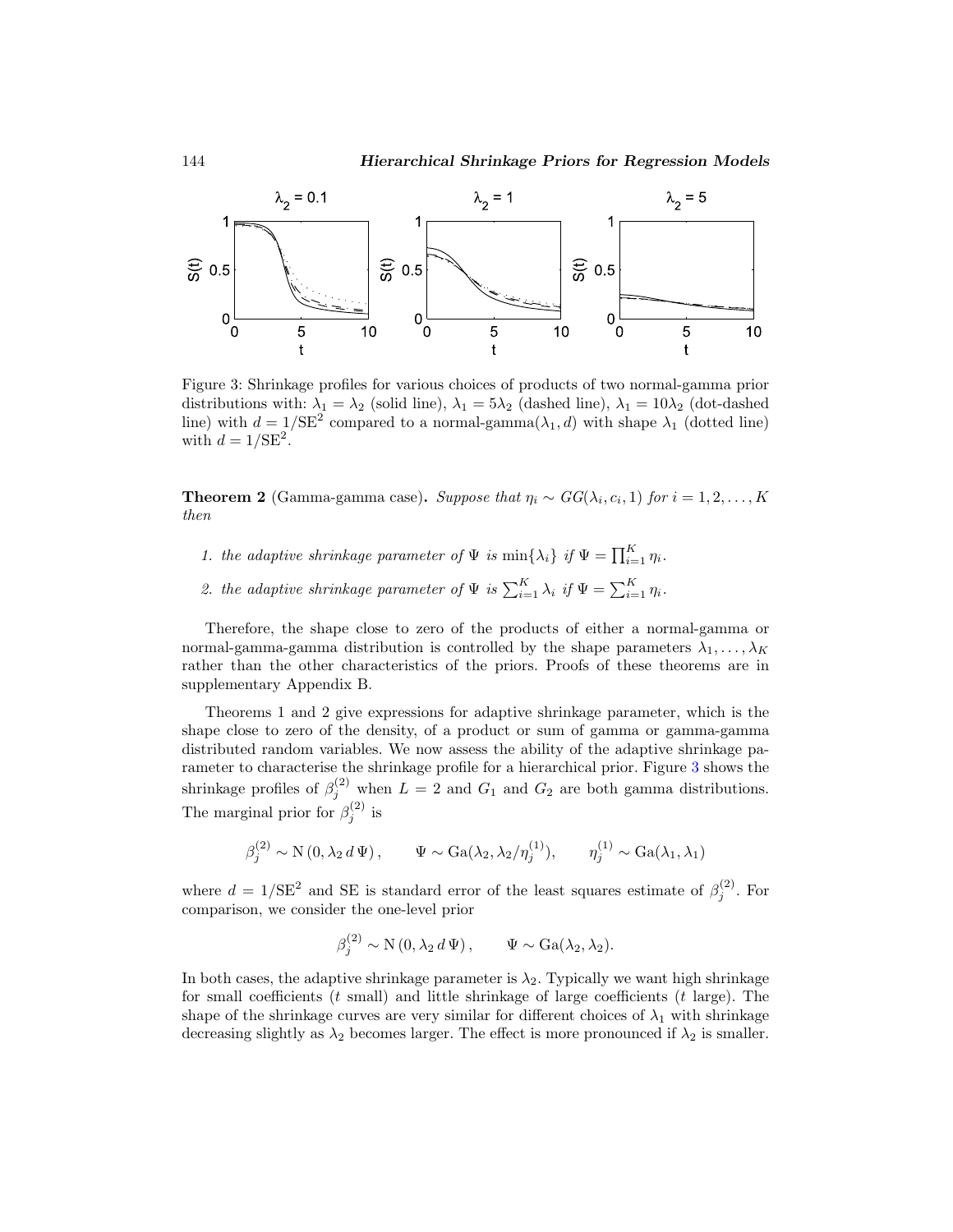<span id="page-11-1"></span>J. Griffin and P. Brown 145

<span id="page-11-0"></span>

Figure 4: Shrinkage profiles for various choices of products of two normal-gamma-gamma prior distributions with:  $\lambda_1 = \lambda_2$  (solid line),  $\lambda_1 = 5\lambda_2$  (dashed line),  $\lambda_1 = 10\lambda_2$  (dotdashed line) with  $d = 1/\text{SE}^2$  compared to a normal-gamma-gamma with shape  $\lambda_1$ (dotted line) and scale  $d = 1/\text{SE}^2$ .

This suggests that the adaptive shrinkage parameter (although fairly crude) does give comparable forms of shrinkage for different values of t. In the NGG case, we consider marginal prior for  $\beta_j^{(2)}$  with the form

$$
\beta_j^{(2)} \sim \mathcal{N}(0, \lambda_2 d \Psi), \qquad \Psi \sim \text{GG}(\lambda_2, c, (c-1)\eta_j^{(1)}/\lambda_2), \qquad \eta_j^{(1)} \sim \text{GG}(\lambda_1, c, (c-1)/\lambda_1)
$$

and the one-level prior

$$
\beta_j^{(2)} \sim \mathcal{N}(0, \lambda_2 d \Psi), \qquad \Psi \sim \text{GG}(\lambda_2, c, (c-1)/\lambda_2).
$$

Figure [4](#page-10-0) shows the shrinkage profiles with different values of c show results that are very similar to the normal-gamma case.

#### Example: Linear model with interaction terms

Returning to the linear model with interaction terms example in Section 3.1, we use the flexible gamma-gamma mixing distribution for the hierarchical prior. In the case of strong heredity, we assume that  $a_1 = \lambda_1 d$ ,  $a_2 = \lambda_2 d$ ,  $\eta_j^{(1)} \sim \text{GG}(\lambda_1, c, \frac{c-1}{\lambda_1})$  and  $\eta_{jk}^{(2)} \sim \frac{c}{\lambda_2} \, \text{GG}(\lambda_2, c, \frac{c-1}{\lambda_2})$  for  $c > 1$ . The adaptive shrinkage parameters are  $\lambda_1$  for the main effects and  $\min\{\lambda_1, \lambda_2\}$  for the interactions. More aggressive shrinkage of the interactions than the main effects corresponds to  $\lambda_2 < \lambda_1$ . In the case of weak heredity,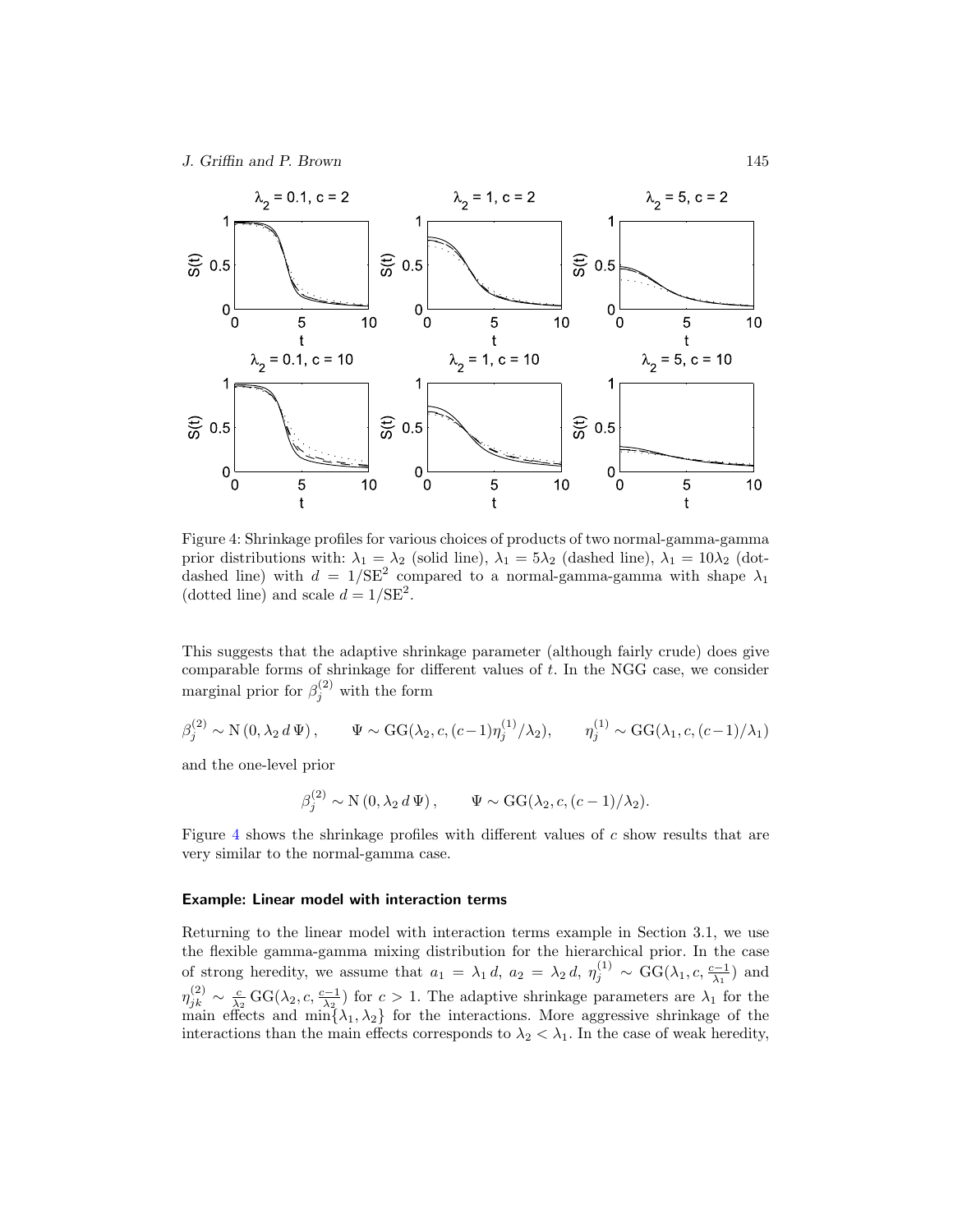<span id="page-12-1"></span>we assume that  $a_1 = \lambda_1 d$ ,  $a_2 = \lambda_2 d$ ,  $\eta_j^{(1)} \sim \text{GG}(\lambda_1, c, \frac{c-1}{\lambda_1})$  and  $\eta_{jk}^{(2)} \sim \frac{c}{\lambda_2} \text{GG}(\lambda_2, c, \frac{c-1}{\lambda_2})$ for  $c > 1$ . In this case, the adaptive shrinkage parameters are  $\lambda_1$  for the main effects and  $2 \min\{\lambda_1, \lambda_2\}$  for the interactions. More aggressive shrinkage of the interactions than the main effects corresponds to  $\lambda_2 < \lambda_1/2$ .

# 4 Computational strategy

Posterior inference with these priors can be made using Markov chain Monte Carlo methods. In this section, we will describe the general strategy for inference rather than describe algorithms for specific models. We will assume the general model

$$
y_i = \alpha + \sum_{l=1}^{L} X_i^{(l)} \beta^{(l)} + \epsilon_i, \qquad i = 1, ..., n
$$

where  $X_i^{(l)}$  is a  $(n \times p_l)$ -dimensional matrix whose columns are given by the variables in the *l*-th level,  $\epsilon_i \stackrel{i.i.d.}{\sim} \text{N}(0, \sigma^2)$ ,

$$
\beta_j^{(l)} \stackrel{i.i.d.}{\sim} \mathcal{N}\left(0, \Psi_j^{(l)}\right), \qquad j = 1, \dots, p_l, \quad l = 1, \dots, L
$$

<span id="page-12-0"></span>and

$$
\Psi_j^{(l)} = s_j^{(l)} d \frac{f_{jl}(\Psi^{(1)}, \dots, \Psi^{(l-1)})}{\mathbb{E}[f_{jl}(\Psi^{(1)}, \dots, \Psi^{(l-1)})]} \eta_j^{(l)}, \qquad j = 1, \dots, p_l, \quad l = 1, \dots, L. \tag{7}
$$

Typically, the distribution of  $\eta_j^{(l)}$  has parameters which are denoted  $\phi^{(l)}$ . The Gibbs sampler will be used to sample from the posterior distribution of the parameters  $(\alpha, \beta, \sigma,$  $\Psi, d, \phi$  where  $\beta = {\beta^{(l)} | l = 1, ..., L}, \Psi = {\Psi^{(l)} | l = 1, ..., L}$  and  $\phi = {\phi^{(l)} | l = 1, ..., L}$ 1,..., L}. The full conditional distributions of  $(\alpha, \beta)$  and  $\sigma^2$  follow from standard results for Bayesian linear regression models. The parameters  $\Psi$ , d and  $\phi$  are updated oneelement-at-a-time by adaptive Metropolis-Hastings random walk steps using a variation on the algorithm proposed by Atchad´e and Rosenthal [\(2005](#page-21-8)). The output of adaptive Metropolis-Hastings algorithms are not Markovian (since the proposal distribution is allowed to depend on the previous values of the Markov chain) and so standard Markov chain theory cannot be used to show that the resulting chain is ergodic. Relatively simple conditions are given for the ergodicity of adaptive Metropolis-Hastings algorithms by Roberts and Rosenthal [\(2007](#page-24-10)). Our algorithms meet these conditions with the additional restriction that  $\Psi$ , d and  $\phi$  are bounded above (at a very large value). Suppose that we wish to update  $\phi^{(l)}$  at iteration i (the same idea will also be used to update the elements of  $\Psi$  and d). A new value  $\phi^{(l)}$  ' is proposed according to

$$
\log \phi^{(l)}{}' = \log \phi^{(l)} + \epsilon^{(l)}
$$

where  $\epsilon^{(l)} \sim N(0, \sigma_{\phi^{(l)}}^2)$ . The notation  $\sigma_{\phi^{(l)}}^2$  makes the dependence on the previous values of the chain explicit and the induced transition density of the proposal is denoted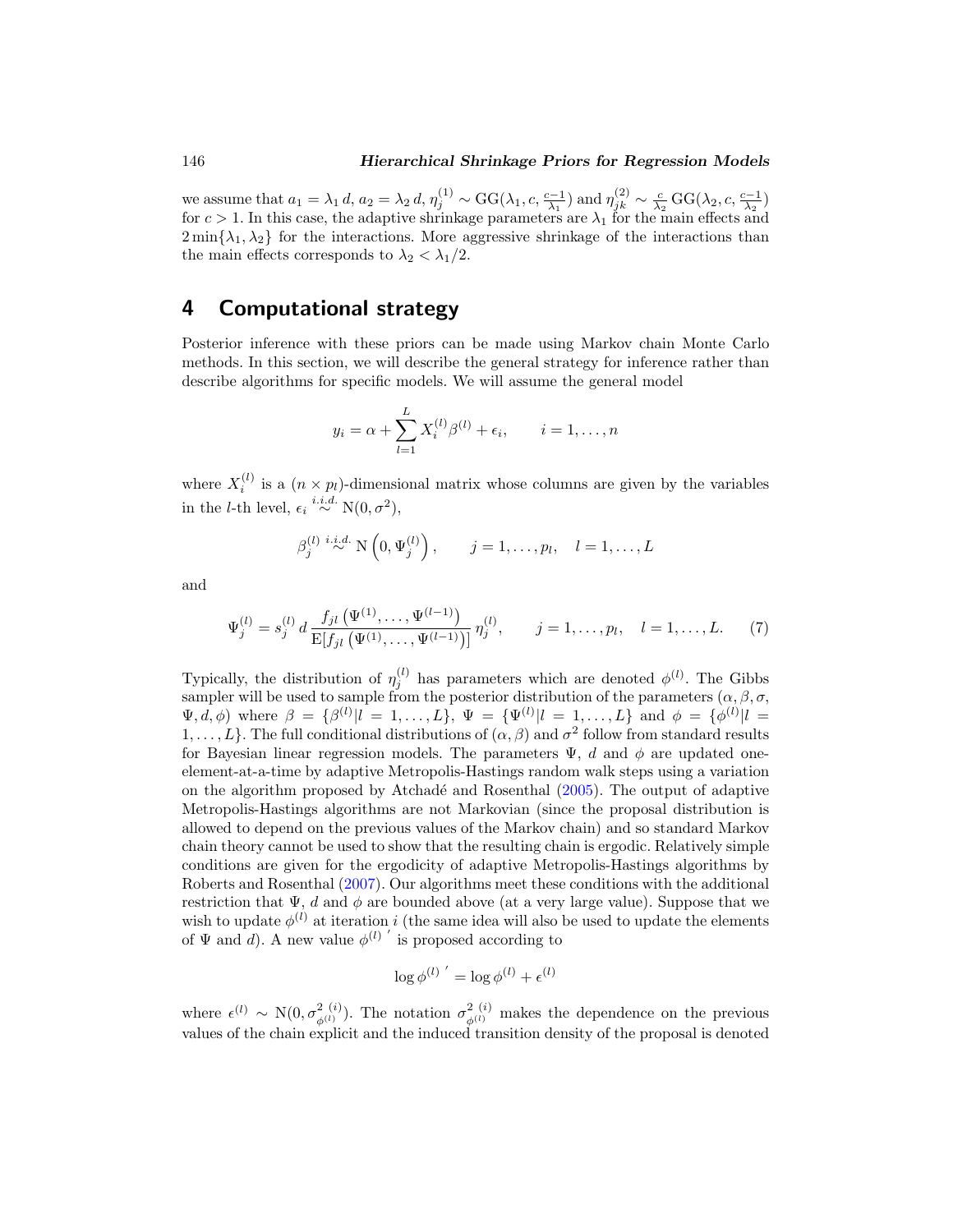#### J. Griffin and P. Brown 147

 $q_{\sigma_{\phi^{(l)}}^2}(\phi^{(l)},\phi^{(l)}')$ . The value  $\phi^{(l)}$  ' is accepted or rejected using the standard Metropolis-Hastings acceptance probability

$$
\alpha\left(\phi^{(l)},\phi^{(l)}\right)'=\frac{\prod_{j=1}^{p_l}p\left(\Psi_j^{(l)}\middle|\phi^{(l)}\right)'p\left(\phi^{(l)}\right)q_{\sigma_{\phi^{(l)}}^2}\left(\phi^{(l)}\right',\phi^{(l)}\right)}{\prod_{j=1}^{p_l}p\left(\Psi_j^{(l)}\middle|\phi^{(l)}\right)p\left(\phi^{(l)}\right)q_{\sigma_{\phi^{(l)}}^2}\left(\phi^{(l)},\phi^{(l)}\right')}.
$$

The variance of the increment is updated by

<span id="page-13-0"></span>
$$
\log \sigma_{\phi^{(l)}}^{2\,(i+1)} = \log \sigma_{\phi^{(l)}}^{2\,(i)} + i^{-a} \left( \alpha \left( \phi^{(l)}, {\phi^{(l)}}' \right) - \tau \right)
$$

where  $1/2 < a < 1$ . This algorithm leads to an average acceptance rate which converges to  $\tau$ . We choose  $a = 0.55$  and  $\tau = 0.3$  (following the suggestion of Roberts and Rosenthal  $(2009)$ ) in our examples.

The posterior distribution can be highly multi-modal and so it is necessary to use parallel tempering to improve the mixing. An effective, adaptive implementation is described by Miasojedow et al. [\(2013\)](#page-23-9).

### 5 Examples

#### 5.1 Example 1: Blood glucose data

A blood glucose data set has been studied by Hamada and Wu [\(1992](#page-22-11)) amongst others. Yuan et al. [\(2007\)](#page-24-9) analysed these data using their extension of the LARS algorithm which includes both strong and weak heredity. The data has one two-level factor and seven three-level factors. The experimental design and data are given in Yuan et al. [\(2007\)](#page-24-9). We followed their analysis by fitting a linear model with interactions and by including the three levels as linear and quadratic effects using orthogonal polynomials. The model in Section [3.1](#page-4-3) was extended to allow for quadratic effects and assumed that

$$
y_i = \sum_{j=1}^p X_{ij} \beta_j + \sum_{j=1}^p X_{ij}^2 \gamma_j + \sum_{j=1}^p \sum_{k=1}^{j-1} X_{ij} X_{ik} \delta_{jk} + \epsilon_i, \qquad i = 1, \dots, n.
$$

The prior proposed in Section [3.2](#page-6-1) was extended with  $\gamma_j \stackrel{ind.}{\sim} N(0, \lambda_1 d \eta_j^{(1)})$ . The parameter c was chosen to be 2 giving a heavy tail to the NGG distributions (but also a finite variance). The priors for the hyperparameters of the model were as follows. The adaptive shrinkage parameter for the main effects was given the prior  $\lambda_1 \sim Ex(1)$  which centred the prior over a heavy-tailed version of the Bayesian lasso. We defined  $\lambda_2 = r \lambda_1$ where  $0 < r < 1$  which implies that the interactions will be shrunk more aggressively than the main effects. We assumed that  $r \sim \text{Be}(2, 6)$  which implied that  $E[r]=1/3$ suggesting that the interactions will be substantially more aggressively than the main effects. The scale parameter, d, was given the prior  $p(d) \propto (1+d)^{-2}$  which implied that  $E[d] = 1$  with a heavy tail.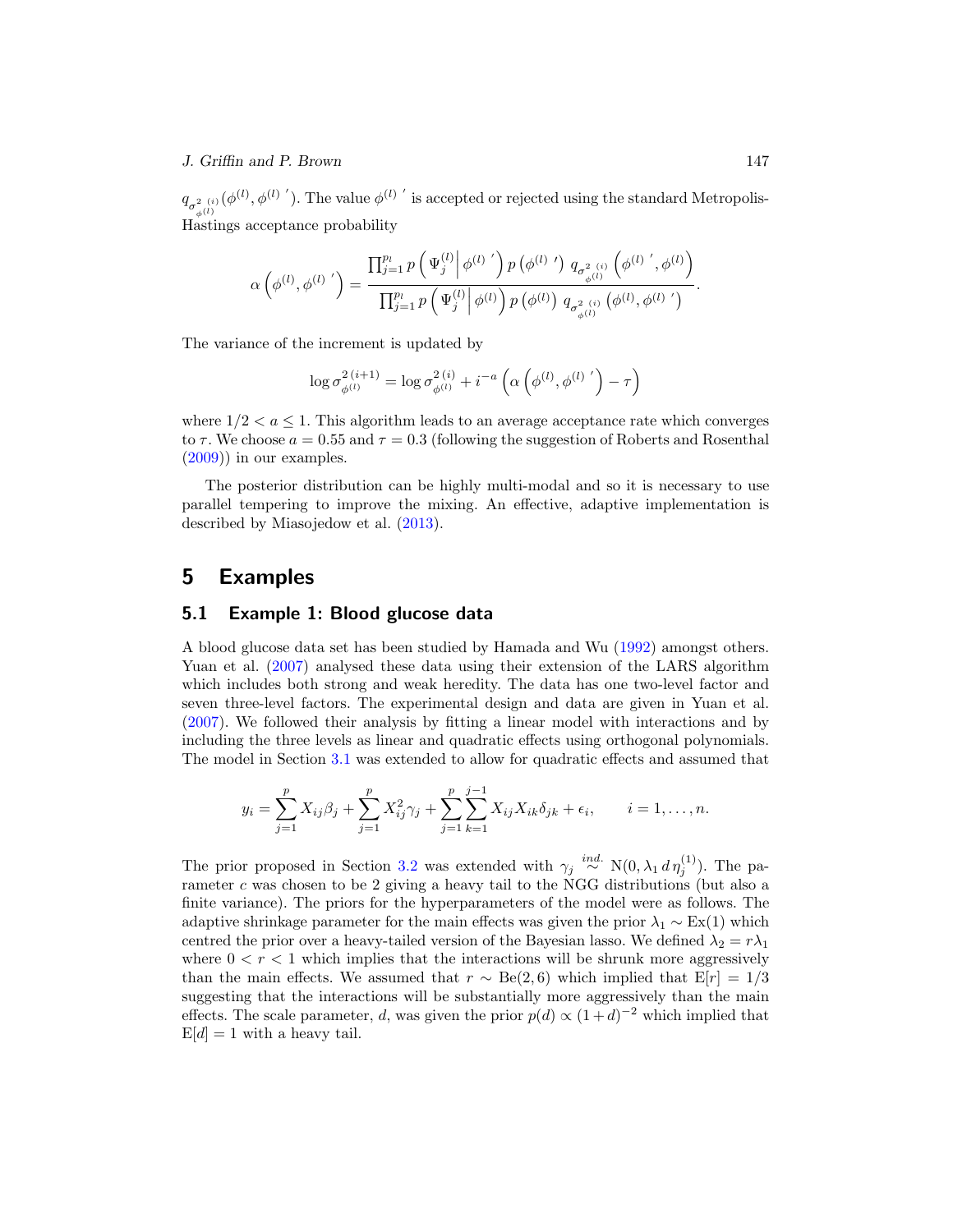<span id="page-14-2"></span>

Figure 5: Blood glucose data – the posterior distribution of the regression coefficients with strong heredity shown as the posterior median (cross) and 95% credible interval (solid line). The main effects are ordered linear and quadratic, the interactions are ordered linear effect of first factor and linear effect of second factor, quadratic effect of first factor and linear effect of second factor, linear effect of first factor and quadratic effect of second factor, quadratic effect of first factor and quadratic effect of second factor.

<span id="page-14-0"></span>The marginal posterior distributions of the regression coefficients using the strong heredity prior are presented in Figure [5.](#page-13-0) The most important terms were the interaction between C and H which had posterior medians which are furthest from zero and some 95% credibility intervals which did not include zero. In particular, the interaction between the linear and quadratic effects of C with the quadratic effect of H were the most important terms. The interactions of AH also showed some signs of being important since, although the posterior median was zero for both regression coefficients, the 95% posterior credibility intervals placed substantial mass on positive and negative values for the linear and quadratic effects respectively. The linear and quadratic effects of C also seemed important with posterior medians away from zero and support for a wide-range of values. All other effects had posterior medians which were very close to zero with a 95% credibility interval concentrated around 0.

<span id="page-14-1"></span>The marginal posterior distributions of the  $\Psi$ 's are shown in Figure [6.](#page-14-0) The variable C had the largest posterior median main effect followed by A and H. In terms of the interactions, it was clear that AH and CH had the largest upper point of the 95% credible interval which illustrated the importance of these interactions in the model. All these results were consistent with inference about the regression coefficients but gave a clearer picture of the importance of different variables.

The prior with weak heredity was also fitted and the results showed a very similar picture to those using the strong heredity prior. The  $\Psi$ 's for the main effect of C and H were estimated to be slightly smaller than under strong heredity and the other main effects were estimated to be slightly larger. This reflected the importance of the interaction of CH in the model. Under strong heredity, there was stronger evidence of the importance of the main effects of C and H. The Ψ's for the importance of the interactions between AH and CH were estimated to be slightly smaller.

The inference about the adaptive shrinkage parameters  $\lambda_1$  and  $\lambda_2$  and the scale parameter d are shown in Table [1.](#page-14-1) The parameter  $\lambda_1$  had a posterior median 0.48 which indicated that some effects were close to zero. The parameter  $\lambda_2$  had a much smaller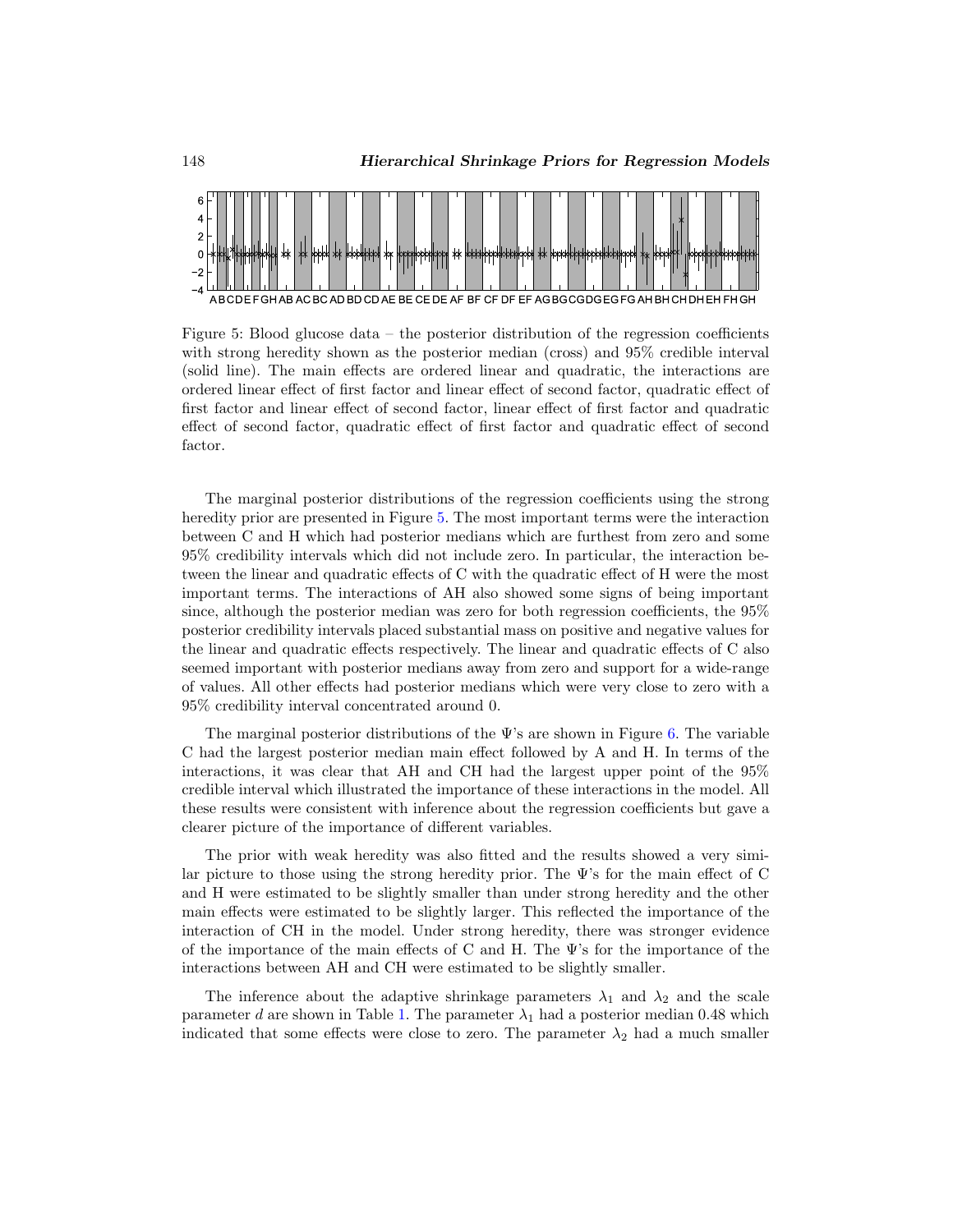<span id="page-15-0"></span>

Figure 6: Blood glucose data – the posterior distribution of  $\Psi$  for each main effect and each interaction shown as the posterior median (cross) and 95% credible interval (solid line).

| $\lambda_1$ | $0.48$ $(0.15, 2.71)$ |
|-------------|-----------------------|
| $\lambda_2$ | $0.054$ (0.018, 0.89) |
| d.          | $2.69\ (0.26, 27.89)$ |

Table 1: Blood glucose data – the posterior distribution of the hyperparameters summarised as posterior median and 95% credible interval.

posterior median which indicated that the data supported more aggressive shrinking of the interactions. These results were consistent with the inferences about the regression coefficients.

#### 5.2 Out-of-sample predictive performance

The performance of the hierarchical prior introduced in this paper was compared to the hierarchical lasso (Bien et al., [2013](#page-21-6)) and three spike-and-slab priors for variable selection for interactions (Chipman, [1996\)](#page-21-4) using five-fold cross-validation. Three data sets were used: ozone (Breiman and Friedman, [1985](#page-21-9)), Boston housing and blood glucose (Hamada and Wu, [1992](#page-22-11)). The results are summarized by the root mean squared error (RMSE) where the posterior predictive mean was used as the estimated prediction. The results suggest that the predictive performance of the hierarchical prior is competitive to both the hierarchical lasso and the spike-and-slab methods. The hierarchical prior gives the smallest RMSE for two data sets and is a close second on the ozone data.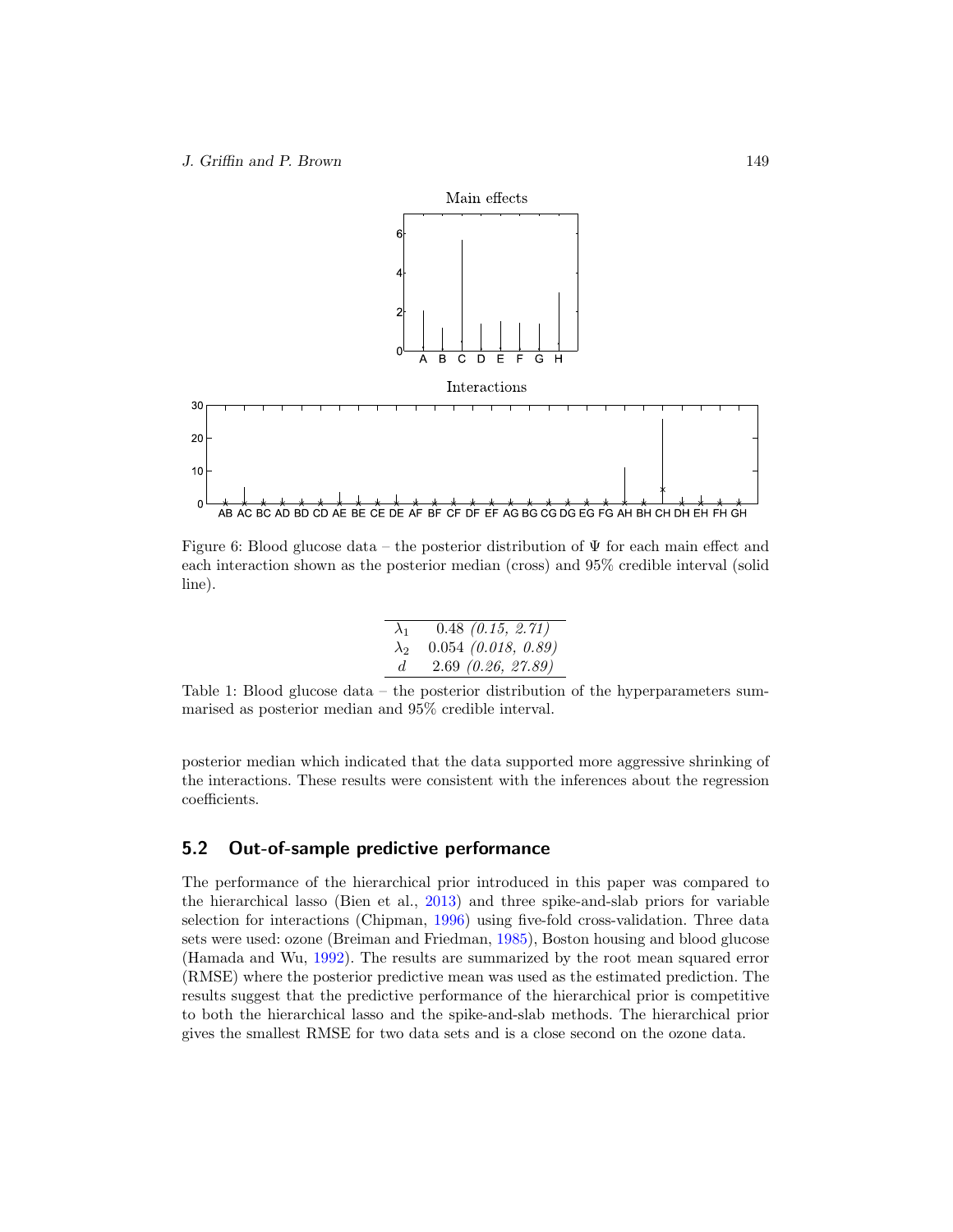|                              | Blood glucose | Ozone  | Boston housing |
|------------------------------|---------------|--------|----------------|
| Bayesian strong heredity     | 13.0          | 4.0390 | 3.83           |
| Bayesian weak heredity       | 11.4          | 4.0469 | 3.75           |
| Bayesian relaxed heredity    | 12.2          | 4.0482 | 3.70           |
| Hierarchical shrinkage prior | 10.5          | 4.0272 | 3.40           |
| Hierarchical lasso           | 14.4          | 4.0181 | 3.70           |

Table 2: Out-of-sample root mean squared errors for hierarchical shrinkage prior, hierarchical lasso and spike-and-slab priors for three data sets.

The effective sample sizes (ESS) were estimated for all methods using the initial monotone sequence estimator defined by Geyer [\(1992\)](#page-22-12). With the hierarchical prior introduced in this paper, the estimates were 3317 for blood glucose, 249 for ozone and 57.2 for Boston housing. In contrast, the mixing was much worse for the Bayesian relaxed heredity method with estimates of 2.5 for blood glucose, 185 for ozone and 3.8 for Boston housing. The results were similar for the other two spike-and-slab priors. In all data sets, the computational times of the hierarchical prior is roughly ten times the computational time for the spike-and-slab prior. Therefore, the ESS per unit time is higher with the hierarchical prior than the spike-and-slab for the blood glucose and Boston housing data.

#### <span id="page-16-0"></span>5.3 Example 2: Prostate cancer data

Data from a prostate cancer trial (Stamey et al., [1989](#page-24-12)) have become a standard example in the regularization literature. The response is the logarithm of prostate-specific antigen (lpsa). There are eight predictors:  $log(cancer volume)$  (lv),  $log(prostate weight)$  $(lw)$ , age (in years), the logarithm of the amount of benign prostatic hyperplasia  $(lbph,$  $log(capsular penetration)$  (lcp), Gleason score (ql), percentage Gleason score 4 or 5 (pq)), and seminal vesicle invasion (svi). We considered all variables to be continuous apart from svi which is binary (it should be noted that Gleason score is ordinal and has 4 observed levels (scores of 6, 7, 8 and 9) in the data). Following Lai et al. [\(2012\)](#page-23-10) the continuous effects are flexibly modelled using the GAM model in Section [3.1](#page-4-4) with a piecewise linear spline basis function,

$$
f_j(X_{ij}) = \theta_j X_{ij} + \sum_{k=1}^{K} [\gamma_{jk}(X_{ij} - \tau_k)_{+}]
$$

where  $(x)_+ = \max\{0, x\}$  and  $\tau_k = \frac{k-1}{K-1}$  for  $k = 1, \ldots, 60$ . All continuous variables were normalized to have a minimum of 0 and a maximum of 1.

In Section [3.1,](#page-4-4) we discussed how inference in the GAM model could be seen as a two-level variable selection problem (at the basis level and at the variable level). We define a hierarchical shrinkage prior with two levels using a flexible gamma-gamma prior for the variance of the normal prior,

$$
\theta_j \sim \mathcal{N}\left(0, \lambda_1 d \eta_j^{(1)}\right), \qquad \eta_j^{(1)} \sim \text{GG}\left(\lambda_1, c, \frac{c-1}{\lambda_1}\right),
$$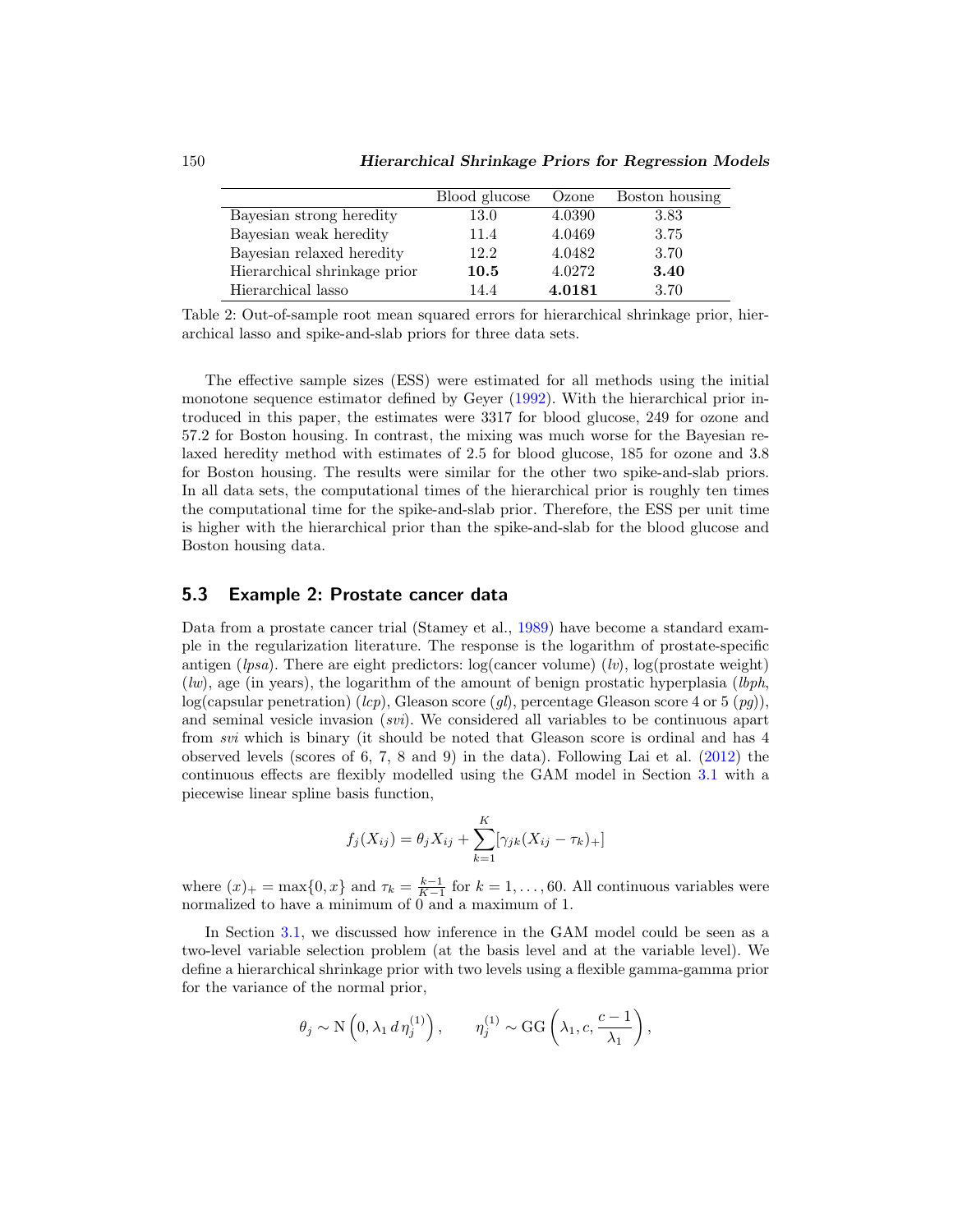<span id="page-17-2"></span>

<span id="page-17-1"></span><span id="page-17-0"></span>Figure 7: Prostate cancer data – the posterior distribution of the linear effects  $\beta_i(x)$ for each variable summarized as the posterior median (solid line) and pointwise 95% credible interval (grey shading).

$$
\gamma_{jk} \sim \mathcal{N}\left(0, \lambda_{2,j} d \eta_{jk}^{(2)} \eta_j^{(1)}\right)
$$
, and  $\eta_{jk}^{(2)} \sim \text{GG}\left(\lambda_{2,j}, c, \frac{c-1}{\lambda_{2,j}}\right)$ .

A small value of the parameter  $\eta_j^{(1)}$  implies that the j-th variable is unimportant and will effect the shrinkage of both the linear effect  $\theta_j$  and basis function coefficients  $\gamma_{j1},\ldots,\gamma_{jK}$ leading to shrinkage at the variable level. The variable selection problem at the basis level is achieved through the different values of  $\eta_{jk}^{(2)}$  which allow some basis function coefficients to be set very close to zero. The prior allows different levels of adaptive shrinkage for the basis function coefficients for each variable  $(i.e.$  adaptive shrinkage parameter  $\lambda_{2,j}$  for the j-th variable). The adaptive shrinkage parameters of the basis functions for the j-th variable are  $\min\{\lambda_1, \lambda_{2,j}\}$ . The adaptive shrinkage parameter of the variables is  $\lambda_1$ . The priors for the hyperparameters were:  $\lambda_1 \sim \text{Ga}(1,1)$ ,  $\lambda_{2,j} \stackrel{i.i.d.}{\sim}$ Ga(1,10), and common scale, d as heavy tailed with  $p(d) \propto (1+d)^{-2}$ . The parameter  $\lambda_1$  controls adaptive shrinkage at the variable level and the choice centres the prior for the regression coefficients over the Bayesian lasso prior. The smaller prior mean for  $\lambda_{2,j}$ ,  $E[\lambda_{2,j}] = 0.1$ , implies greater levels of adaptive shrinkage at the basis level than the variable level and that only a few knots will be important for each variable.

The results of fitting the flexible regression model are shown in Figure [7.](#page-16-0) The inference about the regression effects are shown as  $\beta_j(x) = \frac{f_j(x)}{x}$  and can be interpreted as the variable-dependent linear regression effect for the  $j$ -th variable. The effect of lv was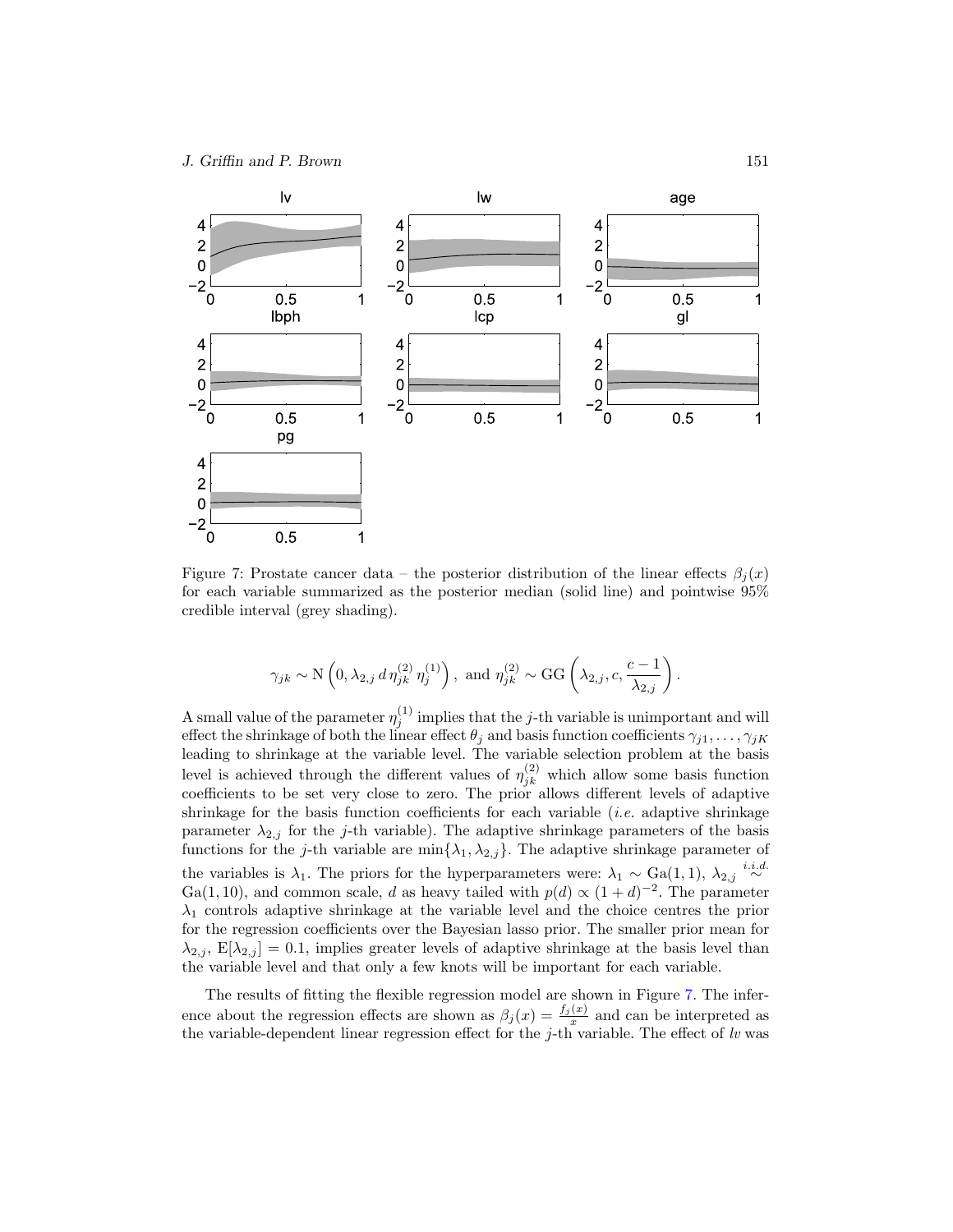<span id="page-18-0"></span>

Figure 8: Prostate cancer data – the posterior distribution of  $\Psi$  for each variable summarized as the posterior median (cross) and 95% credible interval (solid line).

Table 3: Prostate cancer data – the posterior distribution of the hyperparameters summarised as posterior median and 95% credible interval.

clearly important with an effect with the posterior median increasing from 0.88 to 2.91 over the range of the data. The effect of  $lw$  also seemed important and relatively constant over the range of the data. The other variables were clearly less important with a posterior median which is constant and close to zero and a narrower 95% credible intervals than the other variables. The effect of svi had a posterior median of 0.58 with a  $95\%$  credible interval of  $(0.08, 1.06)$  which indicated the importance of this variable for the regression model.

The posterior distribution of the  $\Psi_i^{(1)}$  is a measure of the overall strength of effect for the  $i$ -th variable. The distribution for each variable is shown in Figure [8.](#page-17-0) The results were consistent with the estimates of the regression effects. The  $lv$  variable gave the largest posterior median and had support at larger values of  $\Psi$  than other variables. The variables lw and svi also had important effects and had the next two largest values of the posterior median and were clearly useful as a scalar summary of the regression effects.

A summary of the posterior distribution of d and the adaptive shrinkage parameter for variables,  $\lambda_1$ , are shown in Table [3.](#page-17-1) The posterior median of  $\lambda_1$  is close to 1 indicating that only some of the variables are important but that there is not a need for a lot of adaptive shrinkage.

## 5.4 Example 3: Computer data

Data on the characteristics and performance of 209 CPUs were considered by Ein-Dor and Feldmesser [\(1987\)](#page-22-13) and subsequently analysed by Gustafson [\(2000\)](#page-22-14) using Bayesian non-linear regression techniques. The response is performance of the CPU. In common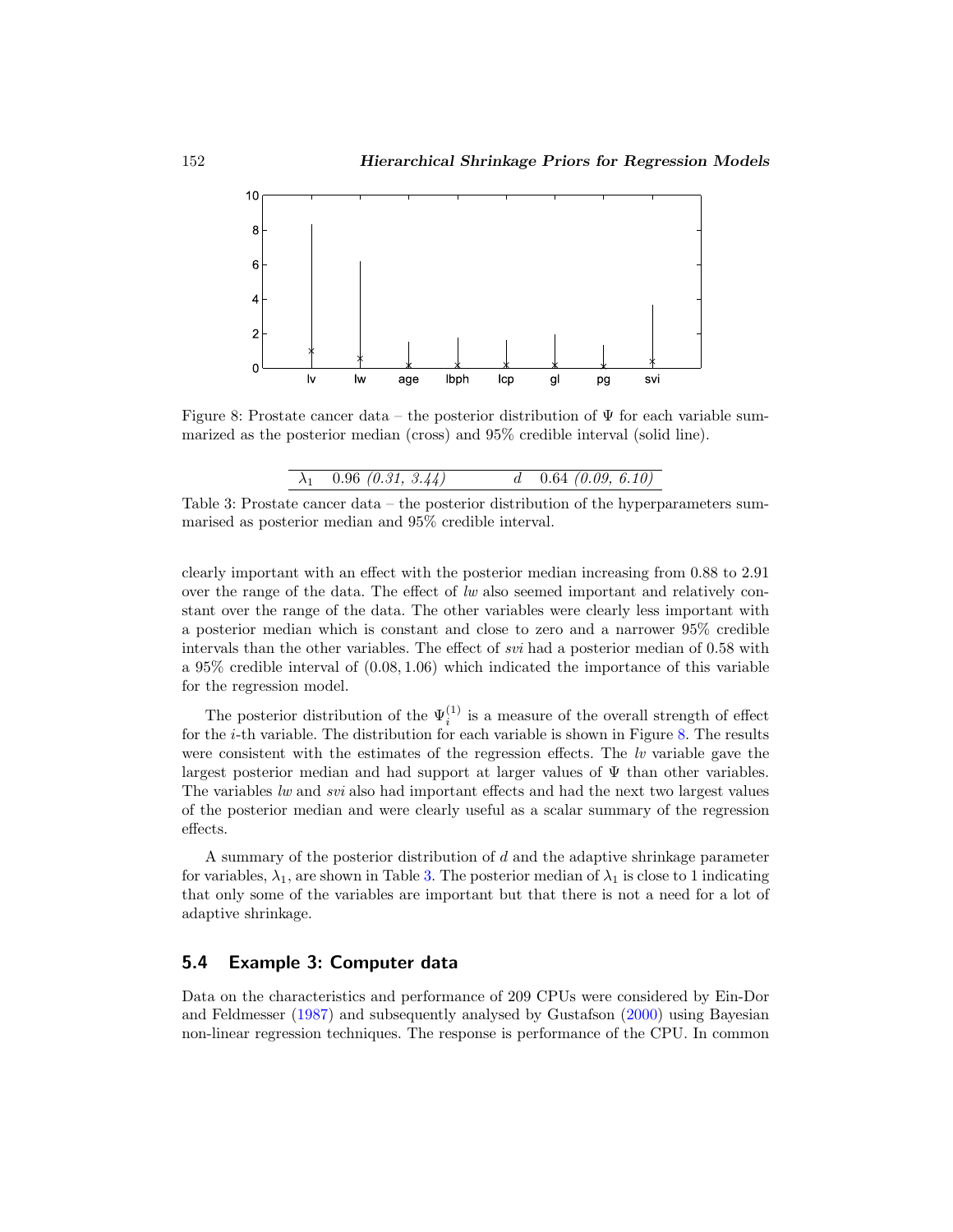#### J. Griffin and P. Brown 153

with Gustafson [\(2000](#page-22-14)), we consider 5 predictors: A, the machine cycle time (in nanoseconds); B, the average main memory size (in kilobytes); C, the cache memory size (in kilobytes); D, the minimum number of input channels; and E, the maximum number of input channels. In a similar spirit to Gustafson [\(2000](#page-22-14)), we modelled the data using a GAM with interactions which introduces bivariate functions,  $f_{jl}(\cdot, \cdot)$ , which allows modelling of non-linear interaction effects. In this case, the GAM model is extended to

$$
y_{i} = \sum_{j=1}^{p} f_{j}(X_{ij}) + \sum_{j=1}^{p} \sum_{k=1}^{j-1} f_{jk}(X_{ij}, X_{ik}) + \epsilon_{i}
$$
  
\n
$$
= \sum_{j=1}^{p} \theta_{j}^{(M)} X_{ij} + \sum_{j=1}^{p} \sum_{k=1}^{K} \gamma_{jk}^{(M)} g(X_{ij}, \tau_{jk}) + \sum_{j=1}^{p} \sum_{k=1}^{j-1} \theta_{jk}^{(I)} X_{ij} X_{ik}
$$
  
\n
$$
+ \sum_{j=1}^{p} \sum_{k=1}^{j-1} \sum_{l=1}^{K} \sum_{m=1}^{K} \gamma_{jklm}^{(I)} g(X_{ij}, \tau_{jl}) g(X_{ik}, \tau_{km}) + \epsilon_{i}
$$
(8)

<span id="page-19-0"></span>where, again,  $\epsilon_i \sim N(0, \sigma^2)$ . The  $\gamma$  parameters for the nonlinear functions (splines) involve  $K$  knots. The bracketed superfixes  $(M)$  and  $(I)$  refer to main effects and interaction levels respectively. We used the model with  $g_i(x, \tau) = (x - \tau)_+$  and  $K = 10$  knots. The 5 main effects and 10 interactions lead to 1055 regression parameters in the model.

Gustafson [\(2000\)](#page-22-14) used a square root transformation of the predictors since these data are highly skewed. In principle the distribution of variables shouldn't matter in non-linear regression modelling. However, knots are evenly spaced and so it would be useful to have data relatively evenly spread across the range of the knots. We found that a log transformation of the response lead to better behaved residuals than the untransformed response and also transformed the variables by  $f(x) = \log(1 + x)$ . All transformed variables were subsequently transformed to have a minimum of 0 and a maximum of 1.

A hierarchical shrinkage prior can be constructed for this problem by combining the prior for a GAM with only main effects and the prior for the linear model with interactions. The regression coefficients are organized into four levels: a main effects level, an interactions level, a basis level for main effects, and a basis level for interaction. The main effects level has  $p_1 = p$  terms of the form  $\theta_j^{(M)}$  for  $j = 1, \ldots, p$ . The interaction level has  $p_2 = p(p-1)/2$  terms of the form  $\theta_{jk}^{(I)}$  for  $j = 1, \ldots, p$  and  $k = 1, \ldots, j-1$ . The basis level for main effects contains  $\gamma_{jk}^{(M)}$  for  $j = 1, \ldots, p, k = 1, \ldots, K$  and has  $p_3 = pK$ terms. The basis level for interactions contains  $\gamma_{jklm}^{(I)}$  for  $j = 1, \ldots, p, k = 1, \ldots, j - 1$ ,  $l = 1, \ldots, K, m = 1, \ldots, K$  and contains  $p_4 = (p-1)/2K^2$ . The proposed prior, with strong heredity, is

$$
\theta_j^{(M)} \sim \mathcal{N}\left(0, \lambda_1 d \eta_j^{(1)}\right), \quad \eta_j^{(1)} \sim \text{GG}\left(\lambda_1, c, \frac{c-1}{\lambda_1}\right),
$$
  

$$
\theta_{jk}^{(I)} \sim \mathcal{N}\left(0, \lambda_2 d \eta_{jk}^{(2)} \eta_j^{(1)} \eta_k^{(1)}\right), \quad \eta_{jk}^{(2)} \sim \text{GG}\left(\lambda_2, c, \frac{c-1}{\lambda_2}\right),
$$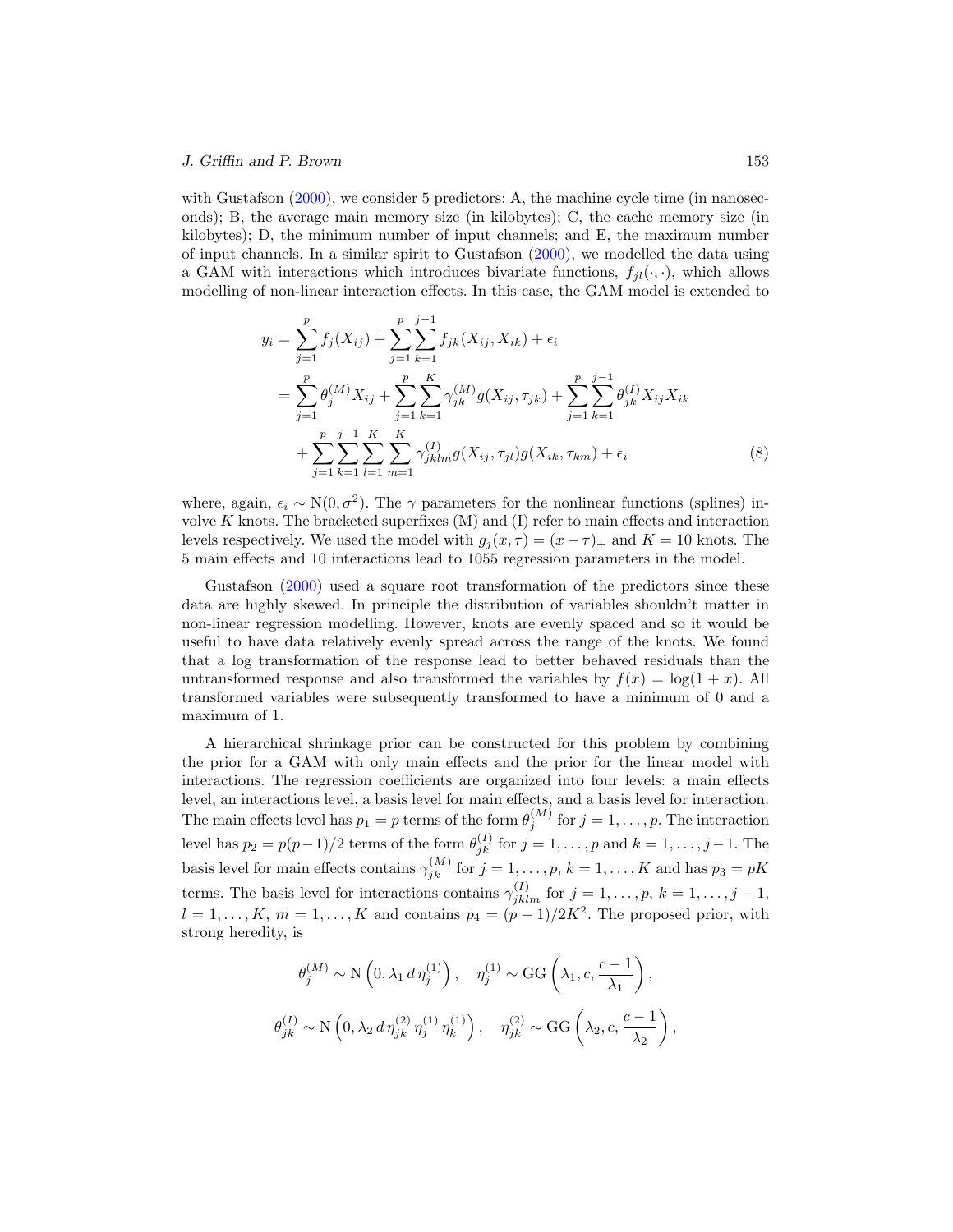

<span id="page-20-2"></span><span id="page-20-1"></span>Figure 9: Computer data – the posterior mean of each main effect and each interaction. Darker colours represent lower values in the graphs for the interactions.

$$
\gamma_{jk}^{(M)} \sim \mathcal{N}\left(0, \lambda_3 d \eta_{jk}^{(3)} \eta_j^{(1)}\right), \quad \eta_{jk}^{(3)} \sim \text{GG}\left(\lambda_{3,j}, c, \frac{c-1}{\lambda_3}\right),
$$
  

$$
\gamma_{jklm}^{(I)} \sim \mathcal{N}\left(0, \lambda_{4,j,k} d \eta_{jklm}^{(4)} \eta_{jk}^{(2)} \eta_j^{(1)} \eta_k^{(1)}\right), \qquad \eta_{jk}^{(4)} \sim \text{GG}\left(\lambda_4, c, \frac{c-1}{\lambda_4}\right).
$$

If  $\eta_j^{(1)}$  is small then both the main effects  $\theta_j^{(M)}$  and the basis function coefficients  $\gamma_{jk}^{(M)}$  will tend to be small. Similarly, if  $\eta_{jk}^{(2)}\eta_j^{(1)}\eta_k^{(1)}$  $\kappa^{(1)}$  is small then both the interaction terms  $\theta_{jk}^{(I)}$  and the basis function coefficients  $\gamma_{jklm}^{(I)}$  will tend to be small. This allows variable selection at the main effect and interaction term levels. The prior also links the interaction and main effects terms (and, consequently, their associated basis function coefficients) since  $\eta_{jk}^{(2)} \eta_j^{(1)} \eta_k^{(1)}$  $\eta_k^{(1)}$  is more likely to be small if both  $\eta_j^{(1)}$  and  $\eta_k^{(1)}$  $k^{(1)}$  are small. We assume that  $\lambda_2 < \lambda_1$  and so the sparsities are  $\lambda_1$  for the main effects level,  $\lambda_2$ for the interactions level,  $\min\{\lambda_1, \lambda_{3,j}\}$  for the basis level for the j-th main effects and  $\min\{\lambda_2, \lambda_{4,j,k}\}\$ for the basis level for interactions.

<span id="page-20-0"></span>The priors for the hyperparameter of the model were as follows. The adaptive shrinkage parameters for the main effects and interaction terms were chosen as  $\lambda_1 \sim Ex(1)$ and  $\lambda_2 = r\lambda_1$  where  $r \sim \text{Be}(2, 6)$  which implied that  $E[r]=1/3$  suggesting that the interaction are a priori much sparser than the main effects. The conditional adaptive shrinkage parameters for the nonlinear terms were chosen to be  $\lambda_{4,j,k} \stackrel{i.i.d.}{\sim} Ga(1,100)$ and  $\lambda_{2,j} \stackrel{i.i.d.}{\sim} Ga(1, 10)$  which implies that nonlinear terms were less likely to be included in the interaction function than the main effects function (which reflected the larger number of terms in the interaction function). The scale parameter, d, was given the prior  $p(d) \propto (1+d)^{-2}$  which implied that  $E[d] = 1$  but with a heavy tail.

The estimated main effects and interactions are shown in Figure [9.](#page-19-0) The effect of A, D and E were small whereas B and C had an increasing, non-linear effect with a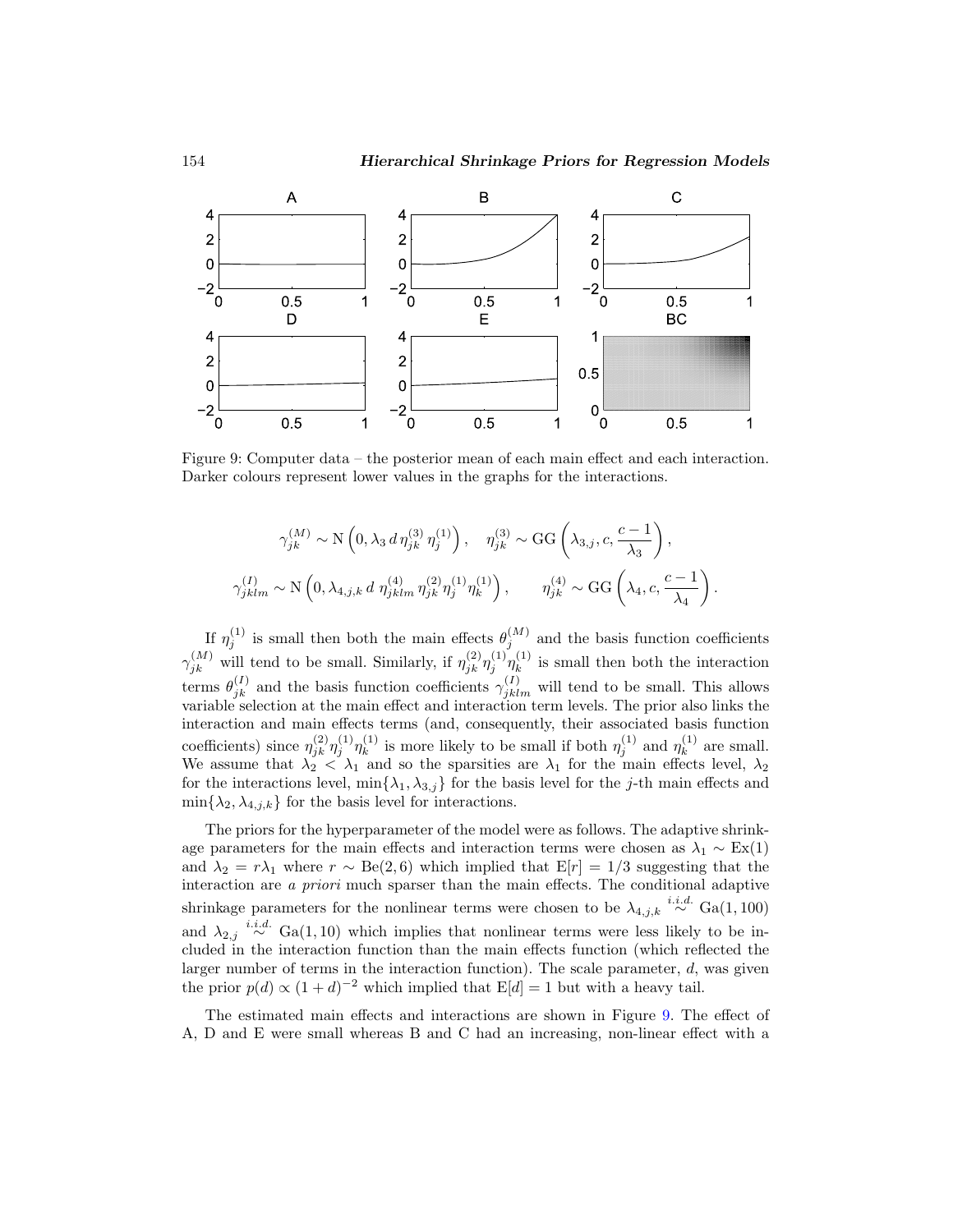<span id="page-21-10"></span>

Figure 10: Computer data – the posterior distribution of  $\Psi$  for each main effect and each interaction summarized as the posterior median (cross) and 95% credible interval (solid line).

|  | $\lambda_1$ | 1.96 $(0.41, 4.68)$ |  | $0.40$ (0.13, 1.12) |  | $0.84$ (0.09, 10.06) |
|--|-------------|---------------------|--|---------------------|--|----------------------|
|--|-------------|---------------------|--|---------------------|--|----------------------|

<span id="page-21-7"></span>Table 4: Computer data – the posterior distribution of the hyperparameters summarised as posterior median and 95% credible interval.

<span id="page-21-2"></span>largest effect of roughly 4 for B and roughly 2 for C. The interaction effects mostly had a posterior median of zero. The main exception was the interaction between B and C which has a posterior median of -4 when both B and C are 1. This indicated that the effect of large values of B and C were over-estimated by the linear effects alone.

<span id="page-21-8"></span><span id="page-21-3"></span>Figure [10](#page-20-1) shows the posteriors for the  $\Psi$ 's for the main effects and interactions. These results were consistent with the estimated effects. The variables B and C had the largest posterior medians and upper point of the 95% credible interval for the main effects. Similarly, the interaction between B and C had the largest posterior median and upper point of the 95% credible interval than the other interactions.

<span id="page-21-6"></span><span id="page-21-5"></span>A summary of the posterior distribution of  $\lambda_1$ ,  $\lambda_2$  and d are shown in Table [4.](#page-20-2) The posterior median of  $\lambda_1$  is close to 2 which indicates that most effects are relatively important (although this is estimated with a wide 95% credible interval due to the small number of regressors). The posterior median of  $\lambda_2$  indicates that the interactions are much sparser than the main effects.

# <span id="page-21-9"></span>6 Discussion

<span id="page-21-4"></span><span id="page-21-1"></span><span id="page-21-0"></span>This paper considers the specification of hierarchical priors in linear models where regression coefficients can be divided into levels and the relationship between the regression coefficients can be expressed hierarchically. We describe some methods for controlling the adaptive shrinkage of groups of regression coefficients at different levels of the prior. This is achieved through the shape rather than the scale of the gamma-gamma mixing density and an appropriate level of adaptive shrinkage can be chosen. These priors have applications in problems such as models with interactions and non-linear Bayesian regression models. Rather than impose blanket sharp heredity principles, our long-tailed normal-gamma-gamma priors are able to easily adapt if the data contradicts. We feel that these approaches will have the potential for many applications in future.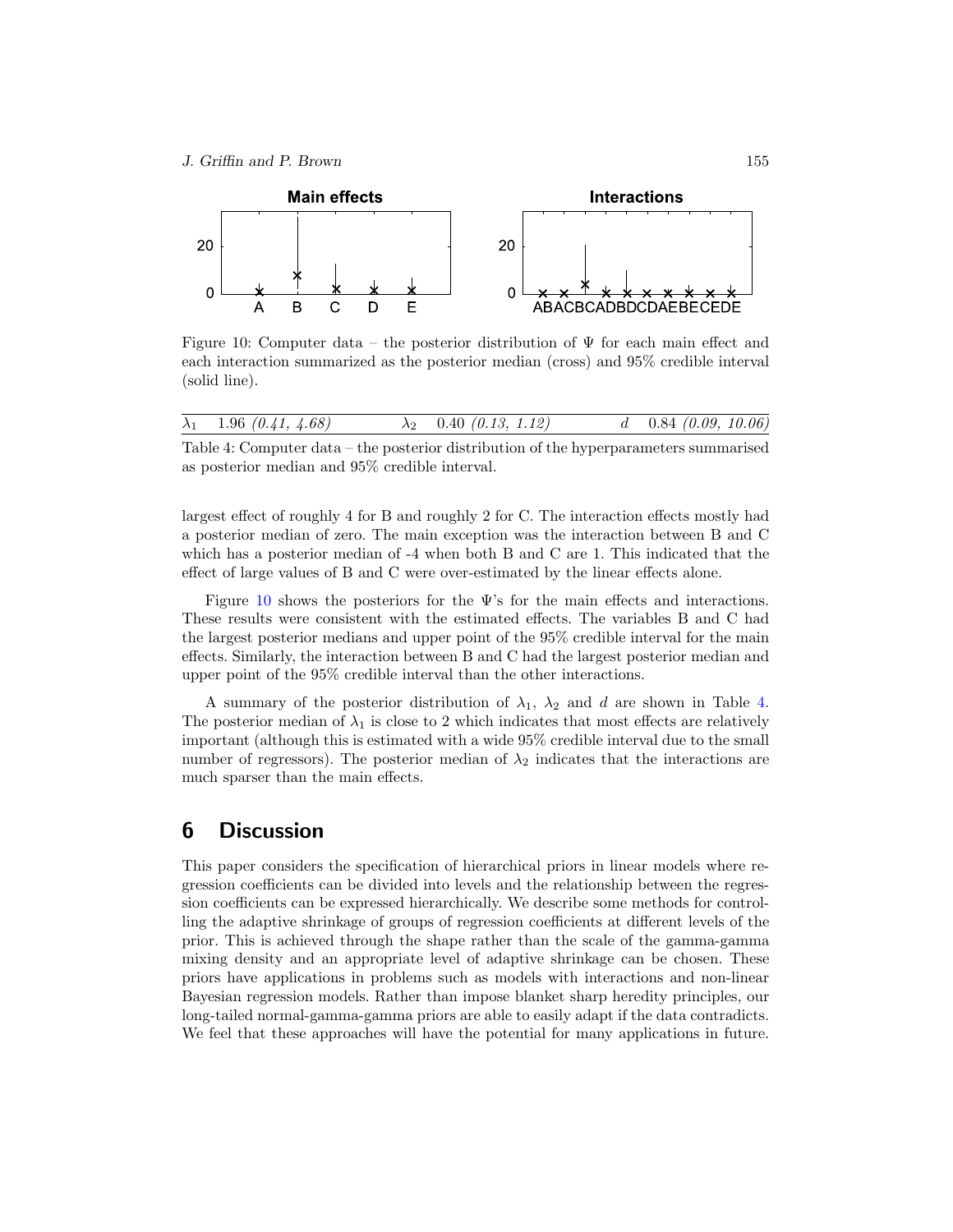<span id="page-22-5"></span>For example, Kalli and Griffin [\(2014](#page-23-11)) use a simple, two stage hierarchical prior in a regression model with time-varying regression coefficients. This allows the control of both adaptive shrinkage of the overall effect of a variable (where values of the regression coefficients at all times are shrunk to zero) and adaptive shrinkage of the effect of each regression coefficient over time.

## <span id="page-22-13"></span><span id="page-22-10"></span>Supplementary Material

<span id="page-22-0"></span>Supplementary Material of "Hierarchical Shrinkage Priors for Regression Models" (DOI: [10.1214/15-BA990SUPP;](http://dx.doi.org/10.1214/15-BA990SUPP) .pdf).

## <span id="page-22-12"></span>References

- <span id="page-22-2"></span>Abramowitz, M. and Stegun, I. A. (1964). Handbook of Mathematical Functions. Dover. [143](#page-8-0)
- <span id="page-22-4"></span>Armagan, A., Dunson, D., and Clyde, M. (2011). "Generalized Beta Mixtures of Gaussians." In: Shawe-Taylor, J., Zemel, R., Bartlett, P., Pereira, F., and Weinberger, K. (eds.), Advances in Neural Information Processing Systems 24, 523–531. [136,](#page-1-0) [137](#page-2-3)
- Armagan, A., Dunson, D. B., and Lee, J. (2013). "Generalized double Pareto shrinkage." Statistica Sinica, 23: 119–143. [MR3076161.](http://www.ams.org/mathscinet-getitem?mr=3076161) [136](#page-1-0)
- <span id="page-22-6"></span>Atchad´e, Y. F. and Rosenthal, J. S. (2005). "On adaptive Markov chain Monte Carlo algorithms." Bernoulli, 11: 815–828. [MR2172842.](http://www.ams.org/mathscinet-getitem?mr=2172842) doi: [http://dx.doi.org/](http://dx.doi.org/10.3150/bj/1130077595) [10.3150/bj/1130077595](http://dx.doi.org/10.3150/bj/1130077595). [146](#page-11-1)
- <span id="page-22-7"></span>Bhattacharya, A. and Dunson, D. B. (2011). "Sparse Bayesian infinite factor models." Biometrika, 98: 291–306. [MR2806429.](http://www.ams.org/mathscinet-getitem?mr=2806429) doi: [http://dx.doi.org/10.1093/](http://dx.doi.org/10.1093/biomet/asr013) [biomet/asr013](http://dx.doi.org/10.1093/biomet/asr013). [136](#page-1-0)
- <span id="page-22-8"></span>Bien, J., Taylor, J., and Tibshirani, R. (2013). "A lasso for hierarchical interactions." Annals of Statistics, 41: 1111–1141. [MR3113805.](http://www.ams.org/mathscinet-getitem?mr=3113805) doi: [http://dx.doi.org/](http://dx.doi.org/10.1214/13-AOS1096) [10.1214/13-AOS1096](http://dx.doi.org/10.1214/13-AOS1096). [137,](#page-2-3) [149](#page-14-2)
- <span id="page-22-14"></span>Breiman, L. and Friedman, J. (1985). "Estimating optimal transformations for multiple regression and correlation." Journal of the American Statistical Association, 80: 580– 598. [MR0803258.](http://www.ams.org/mathscinet-getitem?mr=0803258) [149](#page-14-2)
- <span id="page-22-11"></span><span id="page-22-1"></span>Caron, F. and Doucet, A. (2008). "Sparse Bayesian nonparametric regression." In: Mc-Callum, A. and Roweis, S. (eds.), Proceedings of the 25th Annual International Conference on Machine Learning (ICML 2008), 88–95. Omnipress. [136,](#page-1-0) [137](#page-2-3)
- <span id="page-22-3"></span>Carvalho, C., Polson, N., and Scott, J. (2010). "The horseshoe estimator for sparse signals." Biometrika, 97: 465–480. [MR2650751.](http://www.ams.org/mathscinet-getitem?mr=2650751) doi: [http://dx.doi.org/](http://dx.doi.org/10.1093/biomet/asq017) [10.1093/biomet/asq017](http://dx.doi.org/10.1093/biomet/asq017). [136,](#page-1-0) [138](#page-3-1)
- <span id="page-22-9"></span>Chipman, H. (1996). "Bayesian variable selection approach with related predictors." Canadian Journal of Statistics, 24: 17–36. [MR1394738.](http://www.ams.org/mathscinet-getitem?mr=1394738) doi: [http://dx.doi.org/](http://dx.doi.org/10.2307/3315687) [10.2307/3315687](http://dx.doi.org/10.2307/3315687). [136,](#page-1-0) [139,](#page-4-5) [149](#page-14-2)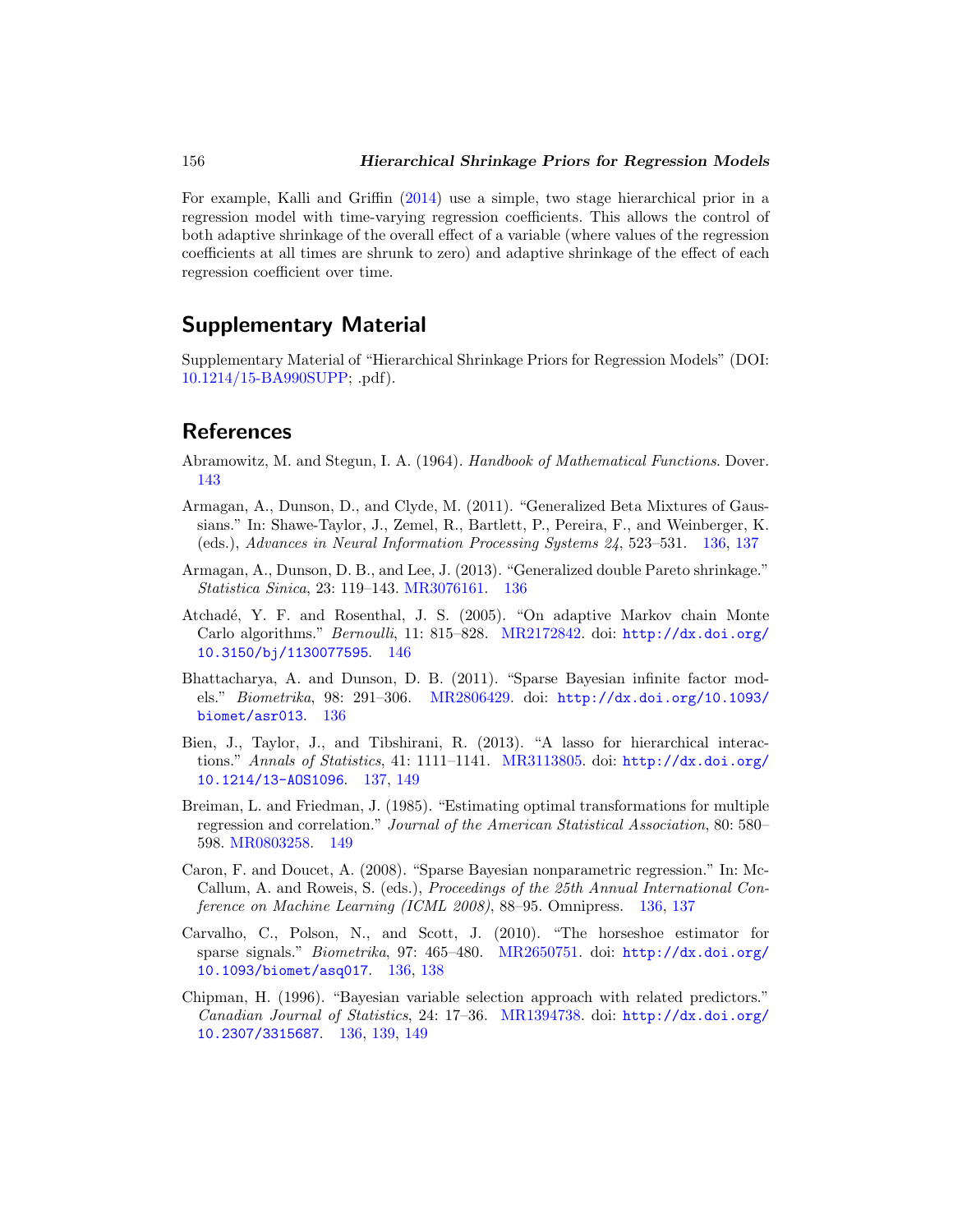- <span id="page-23-6"></span>Chipman, H., Hamada, M., and Wu, C. F. J. (1997). "A Bayesian variable selection approach for analyzing designed experiments with complex aliasing." Technometrics, 39: 372–381. [136,](#page-1-0) [137,](#page-2-3) [139](#page-4-5)
- <span id="page-23-8"></span>Denison, D. G. T., Holmes, C. C., Mallick, B. K., and Smith, A. F. M. (2002). Bayesian Methods for Nonlinear Classification and Regression. Wiley. [MR1962778.](http://www.ams.org/mathscinet-getitem?mr=1962778) [140](#page-5-0)
- <span id="page-23-11"></span>Ein-Dor, P. and Feldmesser, J. (1987). "Attributes of the performance of Central Processing Units: A relative performance prediction model." Communications of the Association for Computer Machinery, 30: 308–317. [152](#page-17-2)
- <span id="page-23-7"></span>George, E. I. and McCulloch, R. E. (1993). "Variable selection via Gibbs sampling." Journal of the American Statistical Association, 88: 881–889. [135](#page-0-2)
- <span id="page-23-4"></span>Geyer, C. J. (1992). "Practical Markov chain Monte Carlo." Statistical Science, 7: 473– 511. [150](#page-15-0)
- Griffin, J. E. and Brown, P. J. (2010). "Inference with Normal-Gamma prior distributions in regression problems." Bayesian Analysis, 5: 171–188. [MR2596440.](http://www.ams.org/mathscinet-getitem?mr=2596440) doi: <http://dx.doi.org/10.1214/10-BA507>. [136,](#page-1-0) [137,](#page-2-3) [138](#page-3-1)
- <span id="page-23-10"></span>Griffin, J. E. and Brown, P. J. (2011). "Bayesian hyper-lassos with non-convex penalisation." Australian and New Zealand Journal of Statistics, 53: 423–442. [MR2910027.](http://www.ams.org/mathscinet-getitem?mr=2910027) doi: <http://dx.doi.org/10.1111/j.1467-842X.2011.00641.x>. [136](#page-1-0)
- <span id="page-23-3"></span>Griffin, J. E. and Brown, P. J. (2012). "Structuring shrinkage: Some correlated priors for regression." Biometrika, 99: 481–487. [MR2931267.](http://www.ams.org/mathscinet-getitem?mr=2931267) doi: [http://dx.doi.org/10.](http://dx.doi.org/10.1093/biomet/asr082) [1093/biomet/asr082](http://dx.doi.org/10.1093/biomet/asr082). [136](#page-1-0)
- <span id="page-23-5"></span>Griffin, J. E. and Brown, P. J. (2013). "Some priors for sparse regression modelling." Bayesian Analysis, 8: 691–702. [MR3102230.](http://www.ams.org/mathscinet-getitem?mr=3102230) doi: [http://dx.doi.org/10.1214/](http://dx.doi.org/10.1214/13-BA827) [13-BA827](http://dx.doi.org/10.1214/13-BA827). [136](#page-1-0)
- <span id="page-23-9"></span>Griffin, J. and Brown, P. (2016). "Supplementary Material of Hierarchical Shrinkage Priors for Regression Models" Bayesian Analysis. doi: [http://dx.doi.org/](http://dx.doi.org/10.1214/15-BA990SUPP) [10.1214/15-BA990SUPP](http://dx.doi.org/10.1214/15-BA990SUPP). [137](#page-2-3)
- <span id="page-23-1"></span>Gustafson, P. (2000). "Bayesian Regression Modeling with Interactions and Smooth Effects." Journal of the American Statistical Association, 95: 795–806. [152,](#page-17-2) [153](#page-18-0)
- Hamada, M. and Wu, C. F. J. (1992). "Analysis of designed experiments with complex aliasing." Journal of Quality Technology, 24: 130–137. [147,](#page-12-1) [149](#page-14-2)
- <span id="page-23-2"></span>Hans, C. (2009). "Bayesian lasso regression." Biometrika, 96: 835–845. [MR2564494.](http://www.ams.org/mathscinet-getitem?mr=2564494) doi: <http://dx.doi.org/10.1093/biomet/asp047>. [136](#page-1-0)
- <span id="page-23-0"></span>Hans, C. (2011). "Elastic net regression modeling with the orthant normal prior." Journal of the American Statistical Association, 106: 1383–1393. [MR2896843.](http://www.ams.org/mathscinet-getitem?mr=2896843) doi: <http://dx.doi.org/10.1198/jasa.2011.tm09241>. [136](#page-1-0)
- Hastie, T. J. and Tibshirani, R. J. (1993). Generalized Additive Models. Chapman and Hall. [MR1082147.](http://www.ams.org/mathscinet-getitem?mr=1082147) [139](#page-4-5)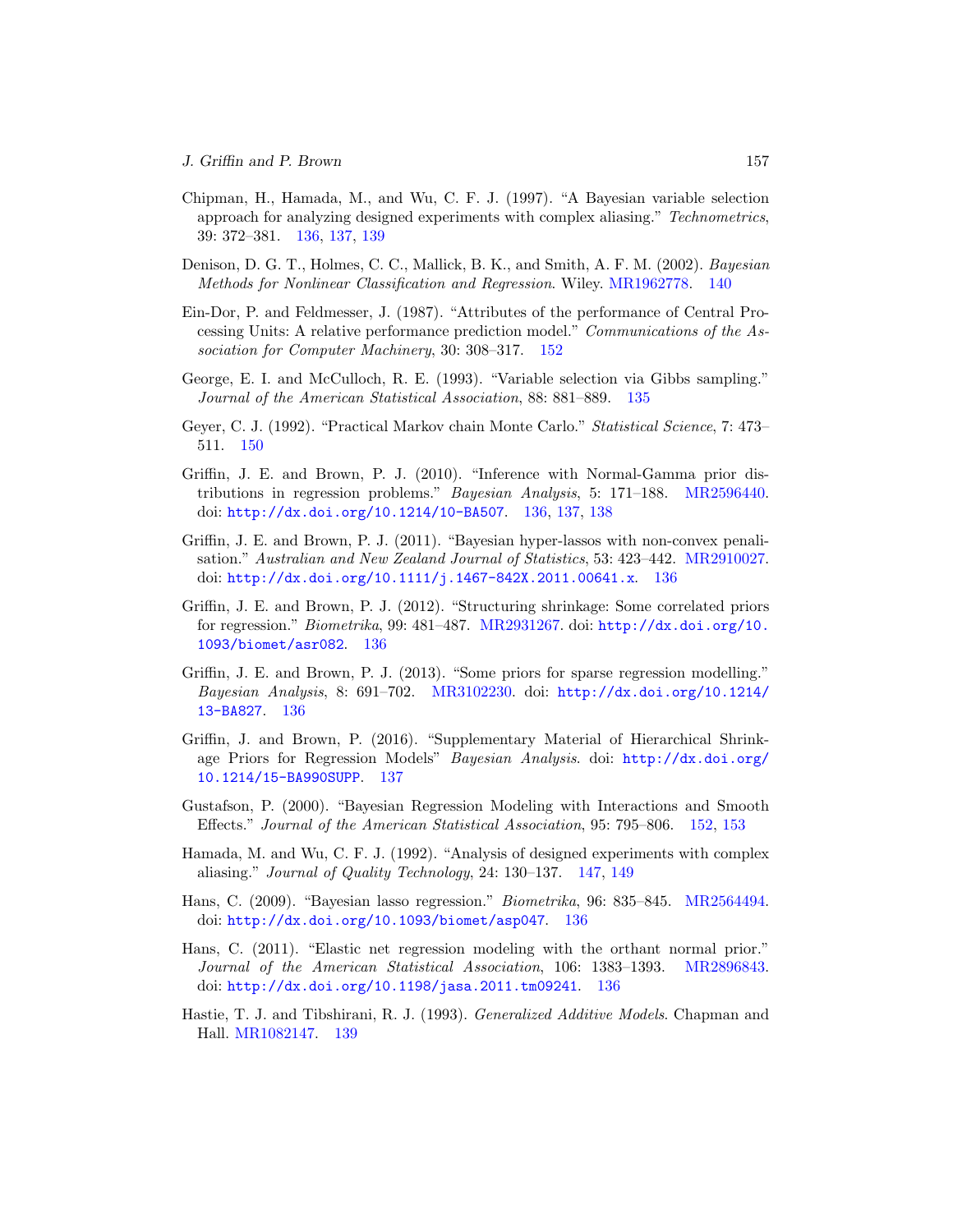- <span id="page-24-8"></span>Jacob, L., Obozinski, G., and Vert, J.-P. (2009). "Group Lasso with Overlaps and Graph Lasso." In: Bottou, L. and Littman, M. (eds.), Proceedings of the 26th International Conference on Machine Learning, 433–440. Montreal: Omnipress. [136](#page-1-0)
- <span id="page-24-0"></span>Jakeman, E. and Pusey, P. N. (1978). "Significance of K-distributions in scattering experiments." Physical Review Letters, 40: 546–550. [143](#page-8-0)
- <span id="page-24-7"></span>Kalli, M. and Griffin, J. E. (2014). "Time-varying sparsity in dynamic regression models." Journal of Econometrics, 178: 779–793. [MR3144682.](http://www.ams.org/mathscinet-getitem?mr=3144682) doi: [http://dx.doi.org/](http://dx.doi.org/10.1016/j.jeconom.2013.10.012) [10.1016/j.jeconom.2013.10.012](http://dx.doi.org/10.1016/j.jeconom.2013.10.012). [156](#page-21-10)
- <span id="page-24-2"></span>Kohn, R., Smith, M., and Chan, D. (2001). "Nonparametric regression using linear combinations of basis functions." Statistics and Computing, 11: 313–322. [MR1863502.](http://www.ams.org/mathscinet-getitem?mr=1863502) doi: <http://dx.doi.org/10.1023/A:1011916902934>. [140](#page-5-0)
- <span id="page-24-10"></span>Kyung, M., Gill, J., Ghosh, M., and Casella, G. (2010). "Penalized Regression, Stan-dard Errors, and Bayesian Lassos." Bayesian Analysis, 5: 369–412. [MR2719657.](http://www.ams.org/mathscinet-getitem?mr=2719657) doi: <http://dx.doi.org/10.1214/10-BA607>. [136,](#page-1-0) [141](#page-6-2)
- <span id="page-24-11"></span>Lai, R. C. S., Huang, H.-C., and Lee, T. C. M. (2012). "Fixed and random effects selection in nonparametric additive mixed models." Electronic Journal of Statistics, 6: 810–842. [MR2988430.](http://www.ams.org/mathscinet-getitem?mr=2988430) doi: <http://dx.doi.org/10.1214/12-EJS695>. [150](#page-15-0)
- <span id="page-24-5"></span>Lee, A., Caron, F., Doucet, A., and Holmes, C. (2012). "Bayesian sparsity-path-analysis of genetic association using generalised t priors." Statistical Applications in Genetics and Molecular Biology, 11 (2): Art 5. [MR2935747.](http://www.ams.org/mathscinet-getitem?mr=2935747) doi: [http://dx.doi.org/](http://dx.doi.org/10.2202/1544-6115.1712) [10.2202/1544-6115.1712](http://dx.doi.org/10.2202/1544-6115.1712). [136](#page-1-0)
- <span id="page-24-12"></span>Li, F. and Zhang, N. R. (2010). "Bayesian variable selection in structured highdimensional covariate spaces with applications in genomics." Journal of the American Statistical Association, 105: 1202–1214. [MR2752615.](http://www.ams.org/mathscinet-getitem?mr=2752615) doi: [http://dx.doi.org/](http://dx.doi.org/10.1198/jasa.2010.tm08177) [10.1198/jasa.2010.tm08177](http://dx.doi.org/10.1198/jasa.2010.tm08177). [136](#page-1-0)
- <span id="page-24-4"></span>Miasojedow, B., Moulines, E., and Vihola, M. (2013). "An adaptive parallel tempering algorithm." Journal of Computational and Graphical Statistics, 22: 649–664. [MR3173735.](http://www.ams.org/mathscinet-getitem?mr=3173735) doi: <http://dx.doi.org/10.1080/10618600.2013.778779>. [147](#page-12-1)
- <span id="page-24-3"></span>Mitchell, T. J. and Beauchamp, J. J. (1988). "Bayesian variable selection in linear regression (with discussion)." Journal of the American Statistical Association, 83: 1023–1036. [MR0997578.](http://www.ams.org/mathscinet-getitem?mr=0997578) [135](#page-0-2)
- <span id="page-24-9"></span>Park, T. and Casella, G. (2008). "The Bayesian Lasso." Journal of the American Statistical Association, 103: 672–680. [MR2524001.](http://www.ams.org/mathscinet-getitem?mr=2524001) doi: [http://dx.doi.org/10.1198/](http://dx.doi.org/10.1198/016214508000000337) [016214508000000337](http://dx.doi.org/10.1198/016214508000000337). [136](#page-1-0)
- <span id="page-24-6"></span><span id="page-24-1"></span>Polson, N. G. and Scott, J. G. (2011). "Shrink globally, act locally: Sparse Bayesian regularization and prediction." In: Bernardo J. M., M. J., Bayarri, Berger, J. O., Dawid, A. P., Heckerman, D., Smith, A. F. M., and West, M. (eds.), Bayesian Statistics 9, 501–538. Oxford: Clarendon Press. [MR3204017.](http://www.ams.org/mathscinet-getitem?mr=3204017) doi: [http://dx.doi.org/](http://dx.doi.org/10.1093/acprof:oso/9780199694587.003.0017) [10.1093/acprof:oso/9780199694587.003.0017](http://dx.doi.org/10.1093/acprof:oso/9780199694587.003.0017). [135](#page-0-2)